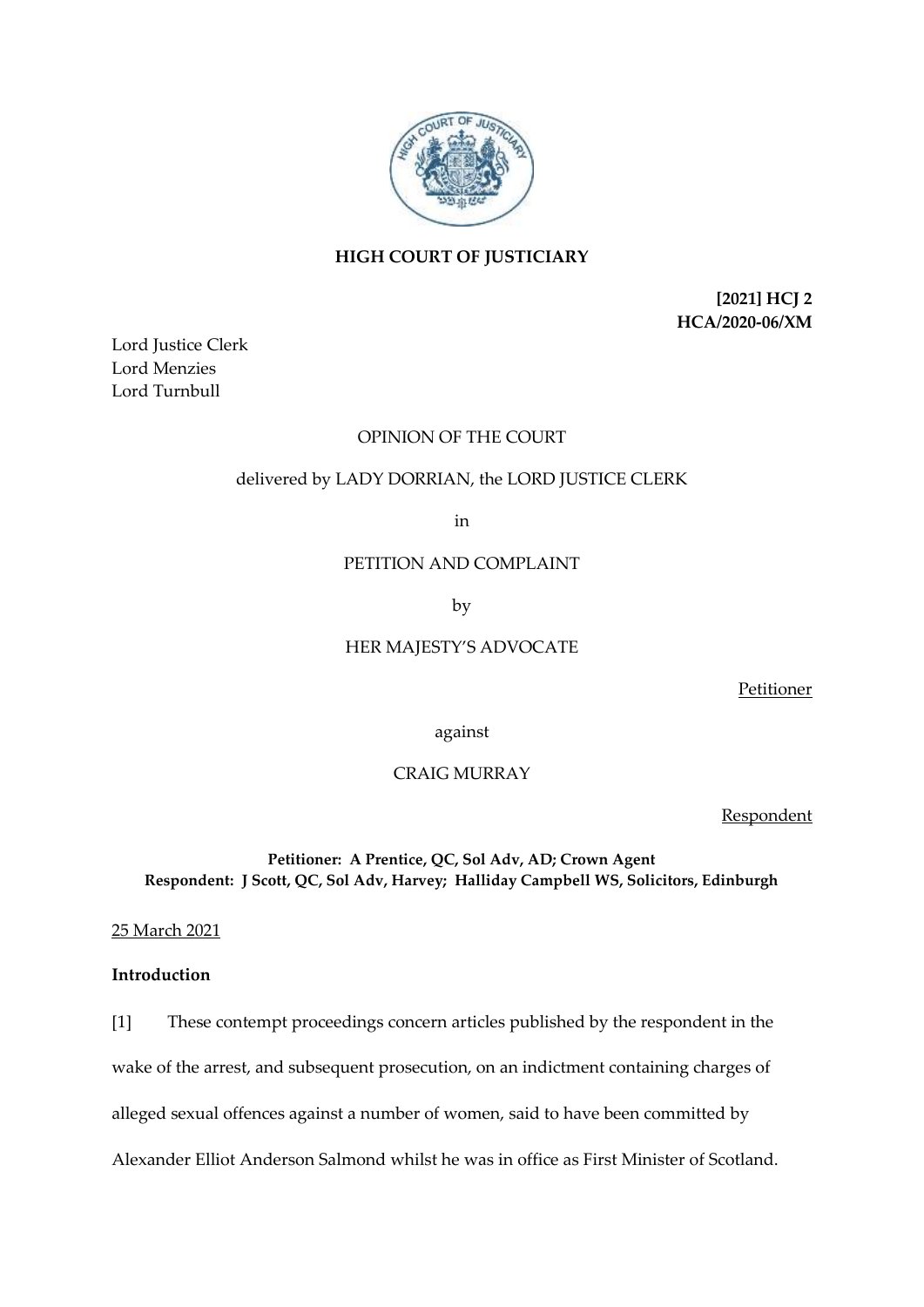Mr Salmond was arrested on 23 January 2019 and appeared on petition at Edinburgh Sheriff Court the following day. Following several preliminary hearings a trial commenced on 9 March 2020 at Edinburgh High Court, concluding on 23 March, with an acquittal on all charges. The case attracted considerable media interest and publicity.

[2] In Scotland, complainers in sexual offences give evidence in "closed court" conditions, whereby the public are excluded from the court during the giving of their evidence. This exclusion does not apply to *bona fide* journalists who remain in court to report on the proceedings as an important aspect of the public nature of criminal proceedings. In Scots Law there is no statutory provision guaranteeing anonymity to complainers in sexual offence cases. Nevertheless it is accepted that the rationale for granting anonymity to such complainers applies equally in Scotland as in any other jurisdiction, namely that:

"… public knowledge of the indignity which she has suffered in being raped may be extremely distressing and even positively harmful, and the risk of such public knowledge can operate as a severe deterrent to bring proceedings..." (Heilbron Committee (1975), para 153)

It is thus an accepted convention followed by the press not to print the identity of, or information likely to lead to the identification of a complainer in such cases. In the trial to which this case relates, mainstream media, in support of that convention, referred to the complainers by single initials – A, B, C and so on.

[3] Notwithstanding the convention already referred to, on occasion the court considers it necessary to make an order at common law that the names be withheld from the public, with an order under section 11 of the Contempt of Court Act 1981 prohibiting the publication of certain details. That is what happened on the second day of the trial to which this case relates: the court made an order in the following terms: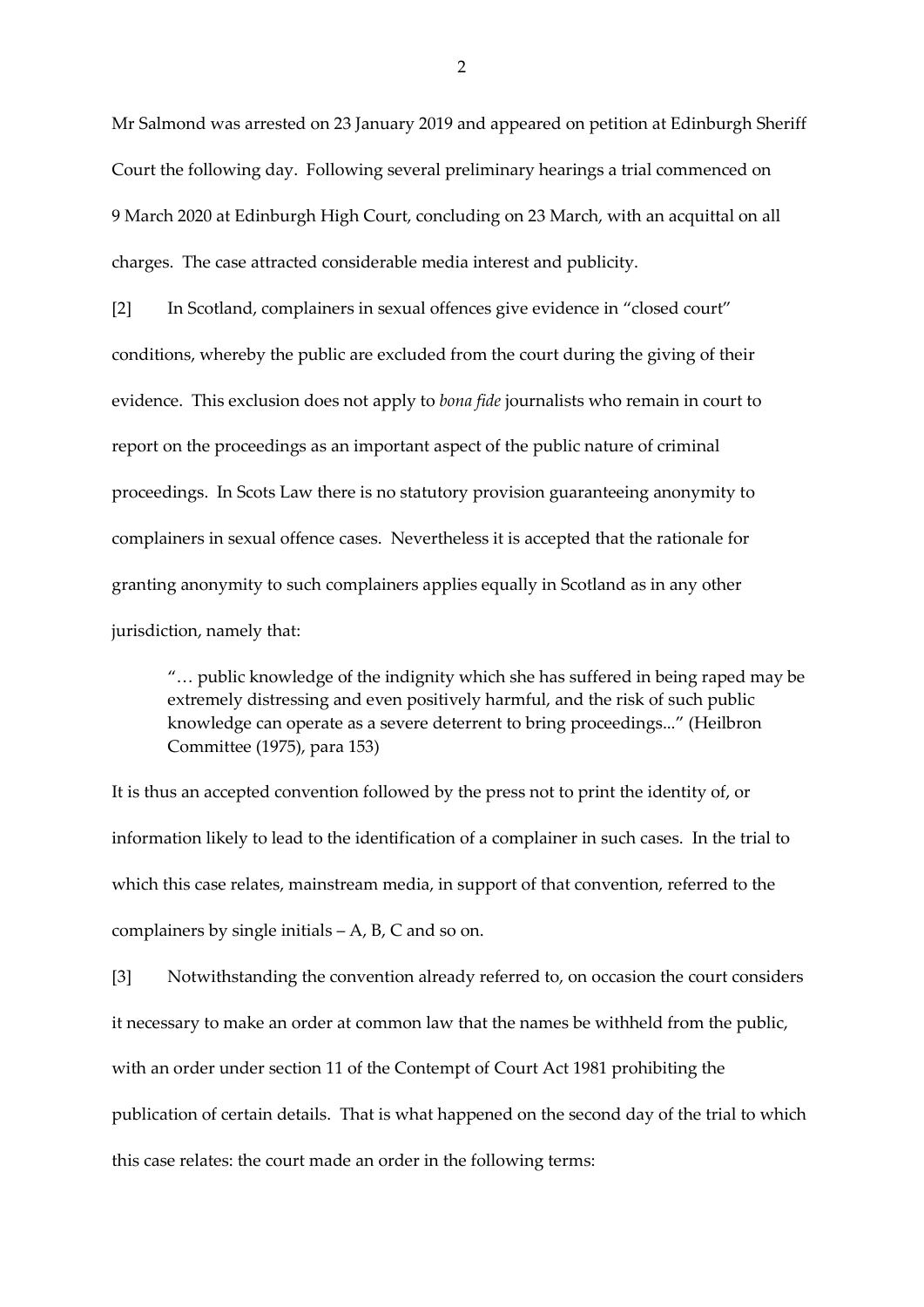"The court, on the motion of the advocate depute, there being no objection, made an order at common law and in terms of Section 11 of the Contempt of Court Act 1981, preventing the publication of the names and identity and any information likely to disclose the identity of the complainers in the case of *HMA* v *Alexander Elliot Anderson Salmond*."

[4] Towards the end of the trial, a motion was made to discharge two jurors, one for health reasons, and the other, juror number 5, for reasons which led the Crown to wish to consider taking proceedings against him for contempt of court. In view of the fact that such proceedings were in contemplation the court was asked to make an order under s 4(2) of the 1981 Act prohibiting publication of the matters discussed in court in relation to that juror. The court did so in the following terms:

"The court on the motion of the advocate depute, there being no objection, made an order in terms of the Contempt of Court Act 1981, section 4(2) preventing the publication of the details of the issues raised in the legal submissions that took place between 14:20 hours and 14:25 hours on 10 March 2020. Said order to be in place pending the resolution of trial proceedings against the accused Alexander Elliot Anderson Salmond."

# **Background to these proceedings**

[5] This petition was presented in April 2020, alleging that a number of articles published by the respondent on his website since 23 August 2019, and posted by him on Twitter, contained content in breach of both orders of court. It was also averred that a number of articles were further in contempt of court, in that they, and the improper moderation by the respondent of comments left on the site by readers, created a substantial risk of prejudice to the trial proceedings.

[6] The contents of 12 articles or posts published by the respondent (i) on his website dated 23 August 2019, 18 January, 10, 11, 12, 16, 18, 20, 30 March, and 3 April, all 2020; and (ii) on Twitter dated 29 March and 2 April, both 2020 were matters of admission and agreement, with the further agreement that the comments under each article were posted by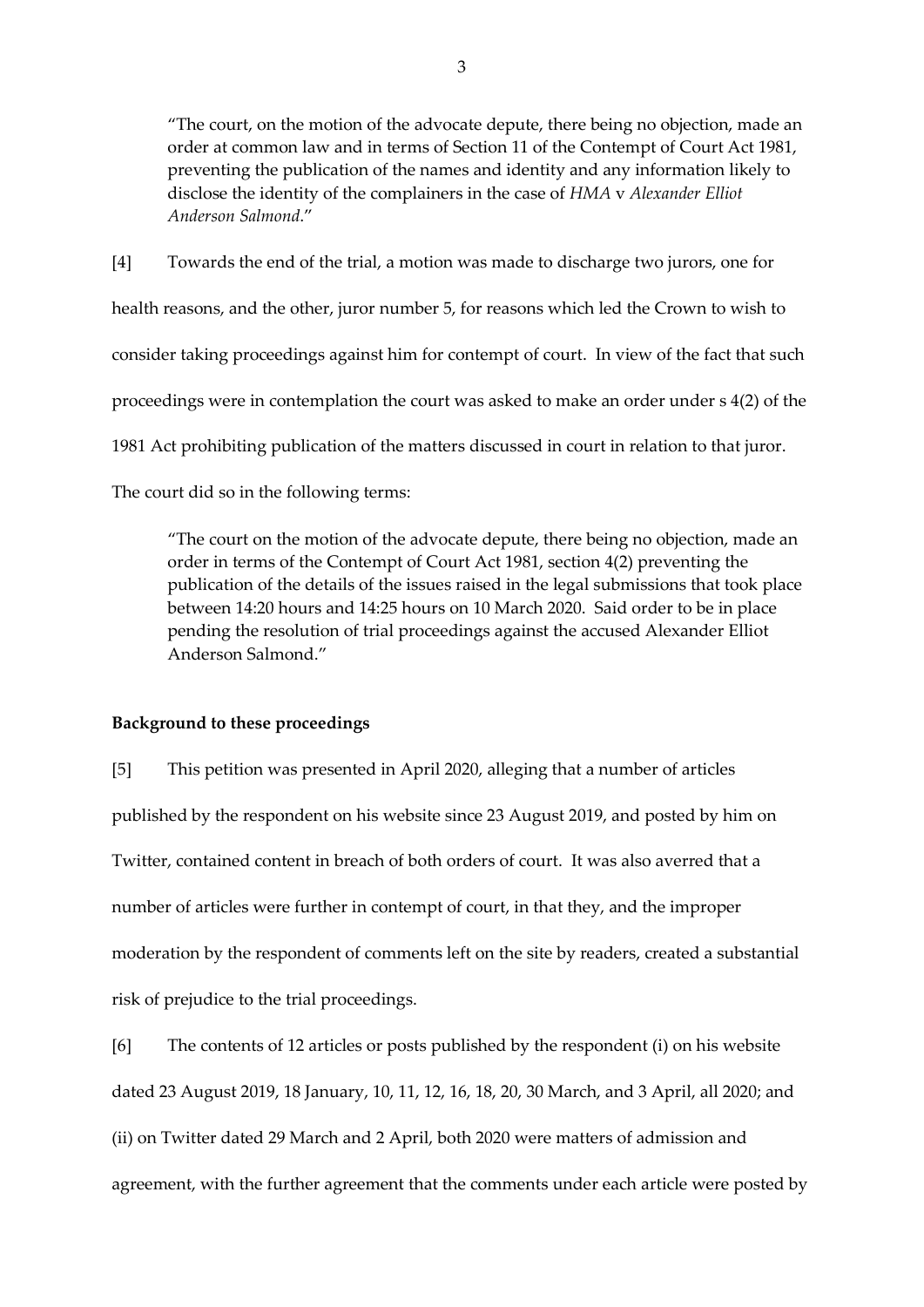others in response to the articles. It is accepted that the Crown sent a letter to the respondent by email on 21 January 2020 stating that the article of 18 January gave "rise to a potential contempt of court", in its potential to create a risk of prejudice to the trial proceedings. The respondent replied on 5 March stating that he did not consider the article to be in contempt of court. A further letter concerning the article of 19 March was sent by email on 19 March to the same email address. The respondent denies receiving this.

[7] It is accepted that the respondent is responsible for the publication of the relevant articles and posts and for the publication and continued existence of third party comments in response to the articles, but not for re-tweets or twitter responses, since a person who tweets has little or no control over the responses generated thereto. The petition averred the manner in which specific content could be said to constitute contempt of court. The respondent disputed that the articles could be so categorised. It was apparent from the answers that apart from issues over the correct inferences to be drawn from the articles, there were numerous disputes of a factual nature. Resolution of these would have required the leading of evidence. The court fixed a hearing on the petition and answers.

#### **The hearing**

[8] An extensive joint minute agreeing relevant facts had been entered into. The Crown did not propose to lead any evidence, being content to rely upon the agreed facts. Affidavits from the respondent had been lodged. Senior counsel for the respondent intimated that these were being relied upon; but it was recognised that these contained material – for example reference to third party affidavits – which was accepted as being irrelevant or inadmissible. Senior counsel submitted that the court could identify and ignore such material.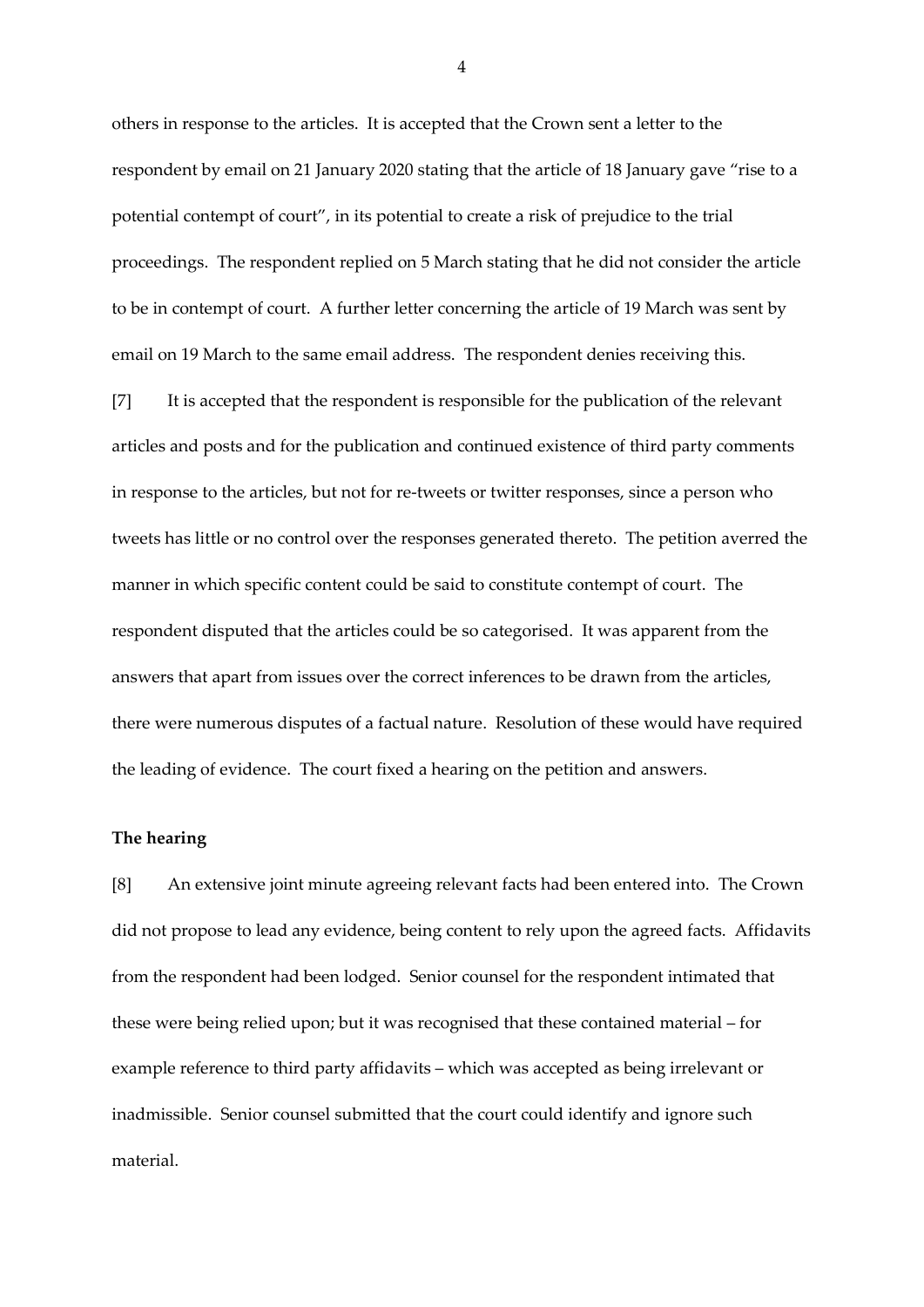[9] In advance of the hearing a number of affidavits from third parties had been lodged on behalf of the respondent asserting either that they had not been able to identify particular individuals from his articles, or that other news sources had also published the same information. Recognising that these matters could have no relevance to the question for the court, which required to be assessed on an objective assessment of the material, senior counsel for the respondent advised that he was not relying on these, or on a poll commissioned for a similar purpose.

[10] Amongst matters agreed in the joint minute were:

(a) That the respondent made extensive and repeated efforts with the Scottish Courts and Tribunal Service to register to cover the trial as a journalist in new media, but accreditation was not granted. In consequence, he was not given the Media Guide of guidance on contempt the Scottish Courts routinely offered to reporters.

(b) The respondent was not present in court to hear the prosecution case. He attended court as a member of the public when the gallery was opened on 18 and 19 March 2020. On the morning of 20 March 2020, he was prohibited from entering the court following a motion made by the Crown.

(c) That on 21 November 2019 the court released details of the charges on the indictment against Alex Salmond. Information as to the nature of the charges, that there were 14 of them and 10 complainers was widely, prominently and extensively reported in the press and on broadcast media at around that time. Beyond this there was no agreement as to which aspects of evidence given during the trial were reported on in mainstream media or the extent of material which was in the public domain at or after the trial. In four instances there was reference to third party publications concerning individual complainers. These were in relatively limited terms, relating to matters not concerning reporting of the trial.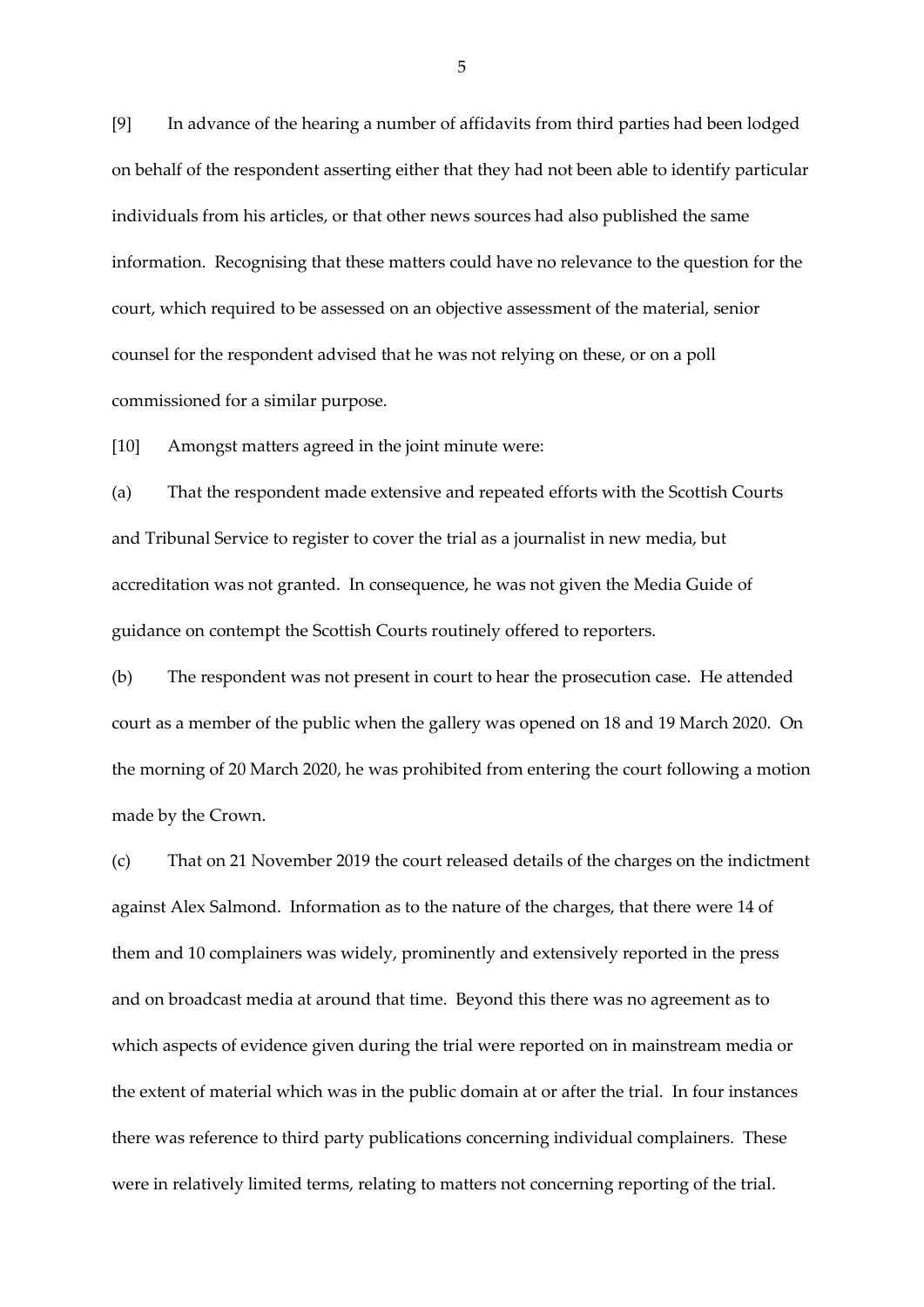(d) Certain facts were agreed in respect of individual complainers, for example, their occupation, their names, the letter by which they were referred to in the media, and the charge(s) in which they were complainers were agreed. Other limited information about activities of certain complainers, attendances at events, and the like, were agreed.

(e) Certain detail was agreed relating to the content of some third party publications in respect of certain complainers, but this was of an extremely limited nature.

### **Submissions**

[11] Written submissions were provided by both parties. What follows therefore is a summary of the main points only, although we have considered the totality of the submissions.

## *Crown*

[12] The advocate depute submitted that the respondent was guilty of contempt of court comprising of three separate and independent strands:-

(a) That the following material published by the respondent whether read in isolation or in conjunction with each other, contains information likely to disclose the identity of the complainers in the case of *HMA* v *Alexander Elliot Anderson Salmond*, contrary to the section 11 order imposed by the Court on 10 March 2020:

i. Articles which appeared on his website on 23 August 2019, 18 January, 10 March, 11 March, 12 March, 16 March, 18 March, 19 March and 3 April 2020;

ii. Posts on the social media platform "Twitter" on 29 March and 2 April 2020;

(b) That there was a substantial risk of prejudice to the proceedings in *HMA* v *Alexander Elliot Anderson Salmond* created by the respondent's publications of 23 August 2019 and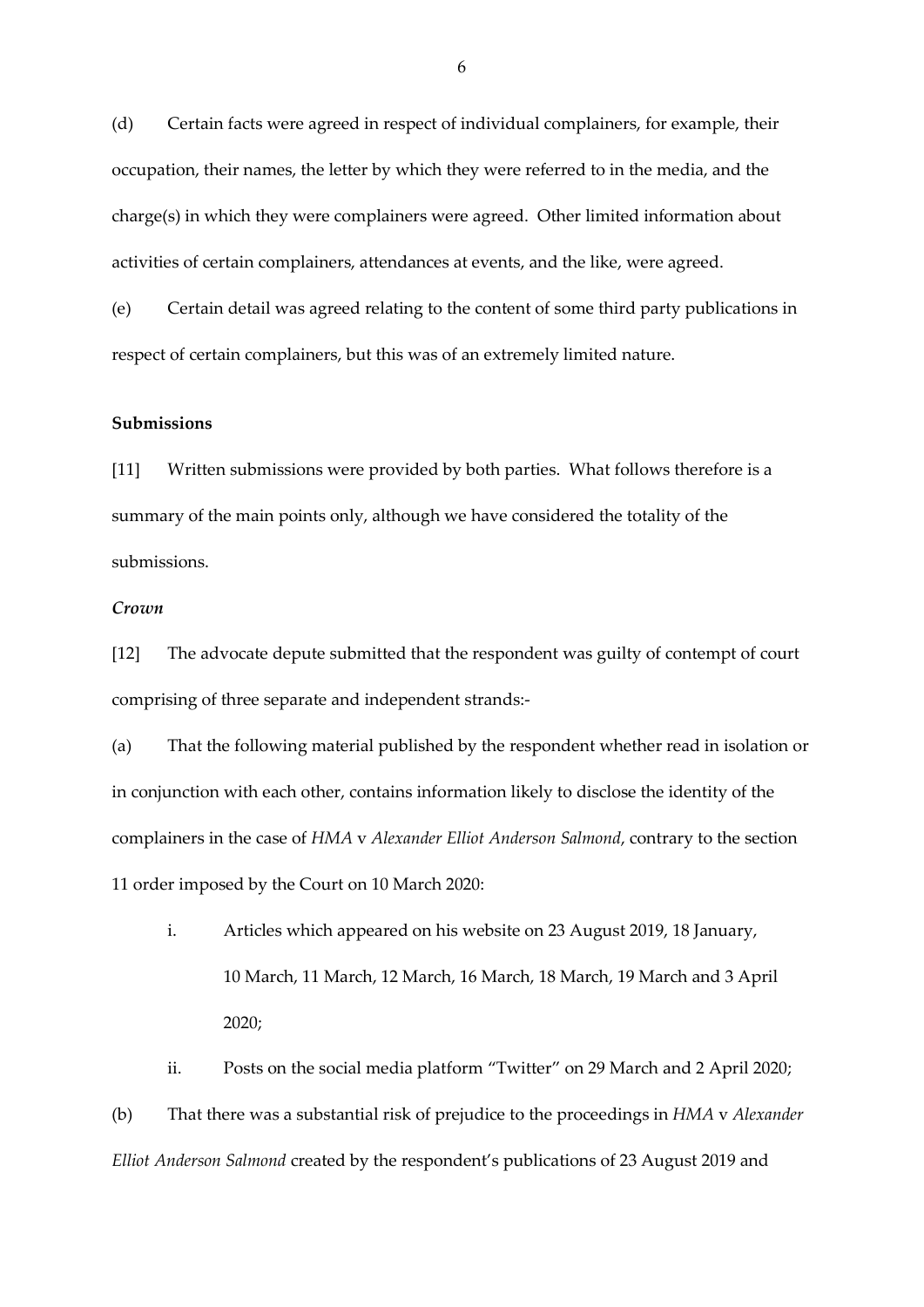18 January 2020 and the improper moderation of the comments made by readers of said articles.

(c) That material published by the respondent on 30 March 2020 contained information which contravened the terms of the section 4(2) order imposed by the Court on 23 March 2020.

[13] He drew attention to the pleas in law for the respondent as helping to focus the issues. These were:

1. that the petitioner having delayed in bringing the petition in so far as it relates to alleged contraventions of section 1 and 2 of the Contempt of Court Act 1981, the prayer of the petition should be refused;

2. that the averments in the petition being irrelevant *et separatim* unfounded in fact, the prayer of the petition should be refused;

3. that a finding of contempt being incompatible with the respondent's rights under Article 10 of the European Convention of Human Rights ("ECHR"), the petition should be refused.

[14] The advocate depute referred to the written submissions for the Crown, indicating that he had nothing he wished to say in supplement of these. The court addressed certain questions arising from the submissions. One of these related to the issue of delay, and the use which could be made of articles dated 23 August 2019 and 18 January 2020, both before the trial, and before the section 11 order had been made. The advocate depute submitted that the articles were both still available on the website, so there had been no delay. The respondent had been put on notice that the article of 23 August might constitute contempt, in a letter emailed to him on 21 Jan 2020. The Crown could have brought proceedings then, but after careful consideration decided not to do that. The advocate depute submitted that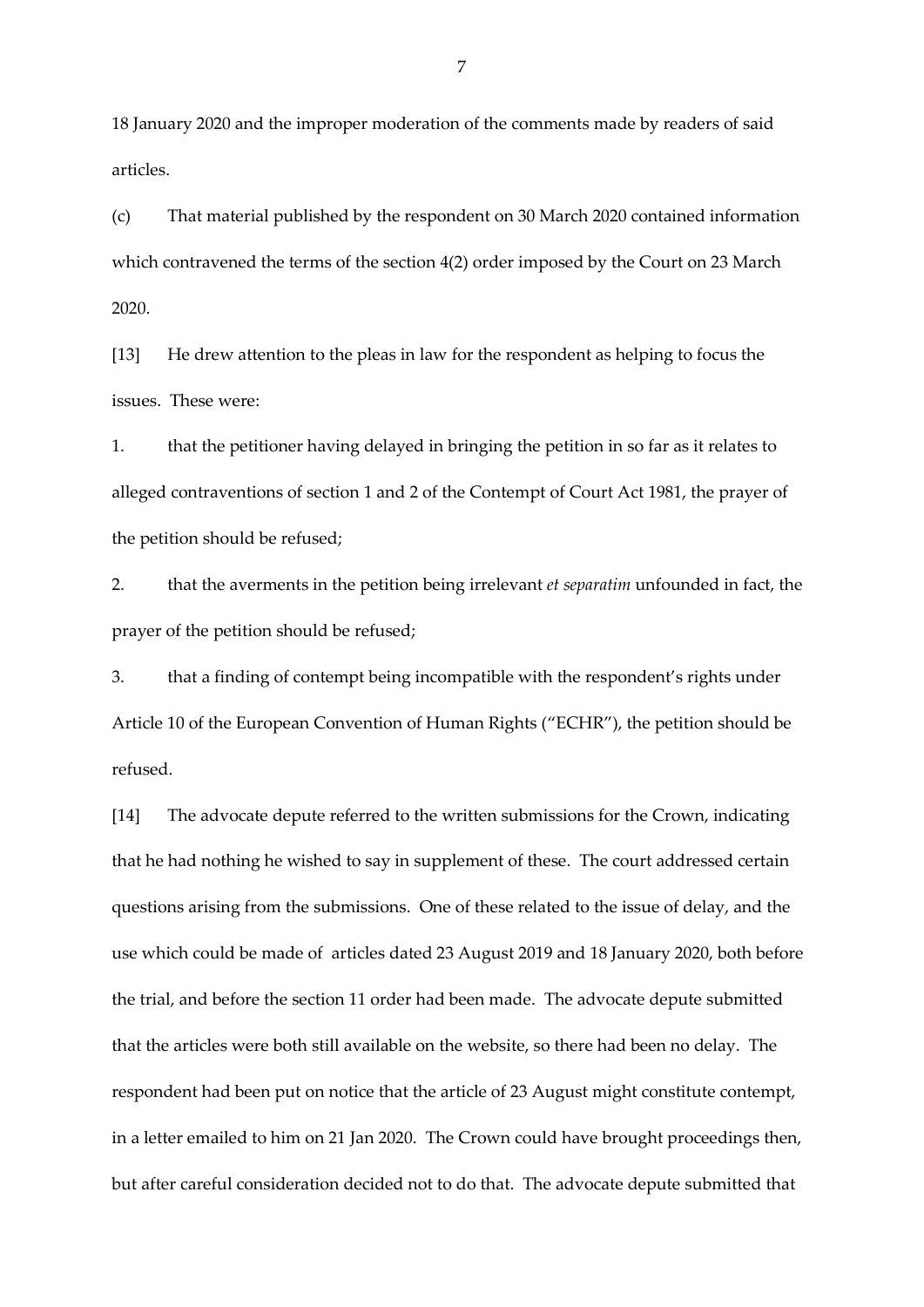the court may be disinclined to consider strand 1(b) because of delay, and since the proceedings continued and were not asserted to be unfair.

[15] In any event, he submitted, these earlier articles were relevant in respect of other aspects of the case, since later articles should be read and interpreted in the context of the material which the respondent had already published. It was relevant to consider the whole period during which the material was accessible to the public: *HMA* v *Beggs (No 2)* 2002 SLT 139*.* The earlier articles were also relevant to how the respondent took his responsibilities regarding anonymity. If these articles aided identification of the complainers they amounted to contempt of court following the pronouncement of the order. [16] A further matter upon which the court sought further assistance was in relation to the question of internet searches. In the petition, and more pertinently, in the submissions of the Crown reliance had been placed on assertions that inputting certain terms into an internet search engine would produce a certain result, relevant to individual complainers. It was asserted in the Crown submissions, with no timeframe supplied, that internet searches "would" produce the result referred to. This was not a matter of agreement, in fact it was generally disputed to be the case, the matter being seen very clearly in relation to complainer C where the Crown averred that a particular search would lead to the complainer, whereas the respondent averred it would lead to someone else entirely. The court wished to be addressed on how this material could be taken into account when it was disputed, bearing in mind that the algorithmic nature of the search engines may throw up different results at different times, and may even be influenced by the searches in question. The advocate depute submitted that the court had to proceed on the facts, which were those which had been agreed in the Joint Minute. Accordingly, the assertions relating to internet or twitter searches had to be left out of account. Apart from the Joint Minute, parties were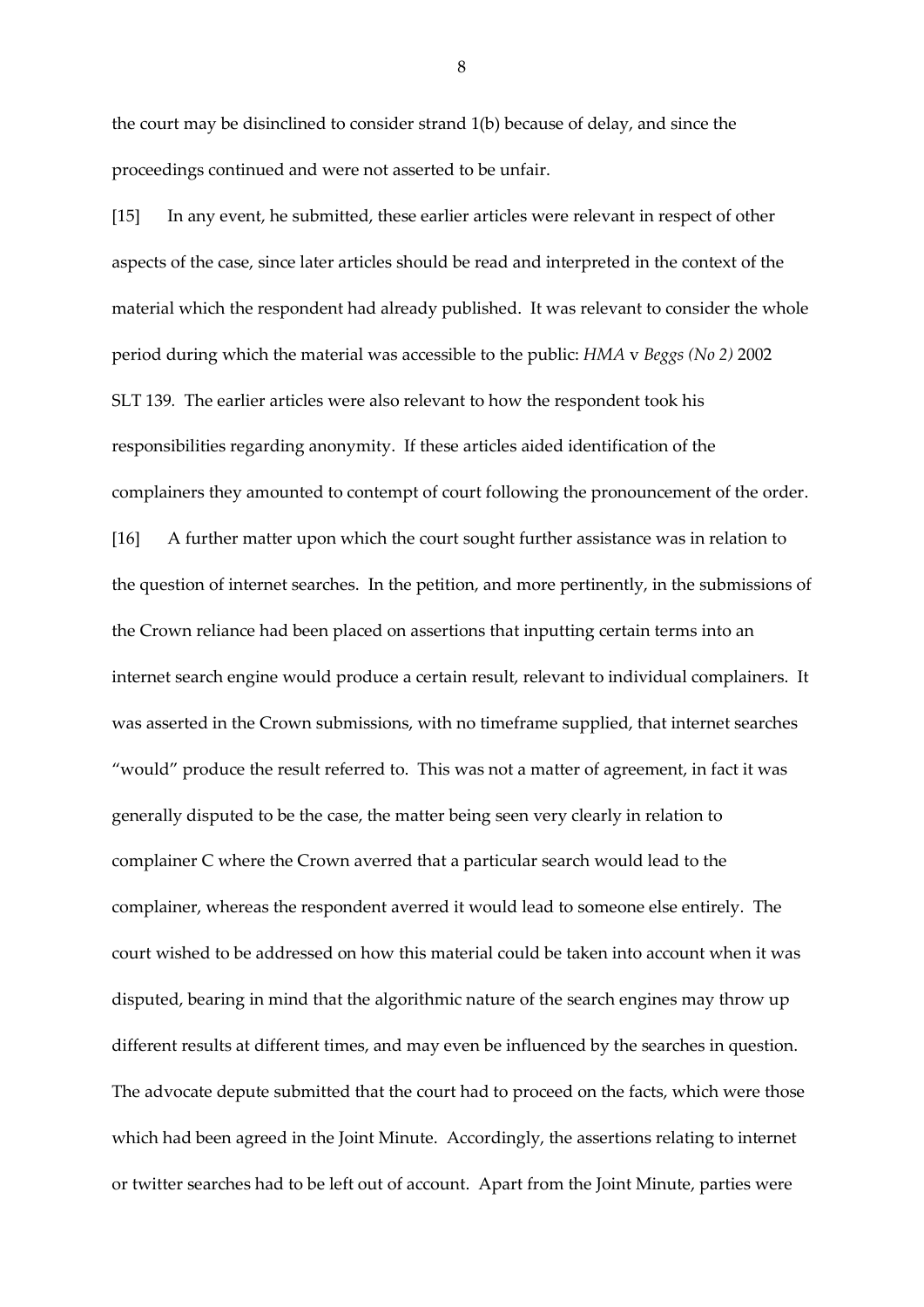also agreed that the test whether material was likely to prejudice proceedings, or whether it was likely to lead to the identification of a complainer, was in each case an objective one.

[17] Thereafter the advocate depute relied on his written submissions, which can be summarised as follows:

1. The purpose behind section 11 should be interpreted broadly. It did not apply only to independent members of the public; it would be sufficient for a breach to occur if the published material made it likely for the complainer to be identified by a work colleague, a neighbour or the like. Where the court exercises a power to allow a name or other matter to be withheld from the public, section 11 provides that the court

"may give such directions prohibiting the publication of that name or matter in connection with the proceedings as appear to the court to be necessary for the purpose for which it was so withheld".

The specific order made included a wide prohibition in the interests of the complainers, namely one "preventing the publication of the names and identity and any information likely to disclose the identity of the complainers in the case of *HMA* v *Alexander Elliot Anderson Salmond*". The order identifies the scope of the prohibition, which applied to the "names and identity and **any** information likely to disclose the identity" of the complainers. The publication of any information likely to disclose the identities would constitute a breach of the order.

2. The material contained in the articles referred to in paragraph (a) of the alleged contempt, together or in isolation, was likely to disclose the identity of complainers in the trial and thus constituted contempt of court. The nature of the trial and the overall context were important. The information about the complainers already in the public domain by its very nature narrowed the pool of people from which the complainers might be drawn. The dates and loci of the charges were well publicised in advance of the trial. It was incumbent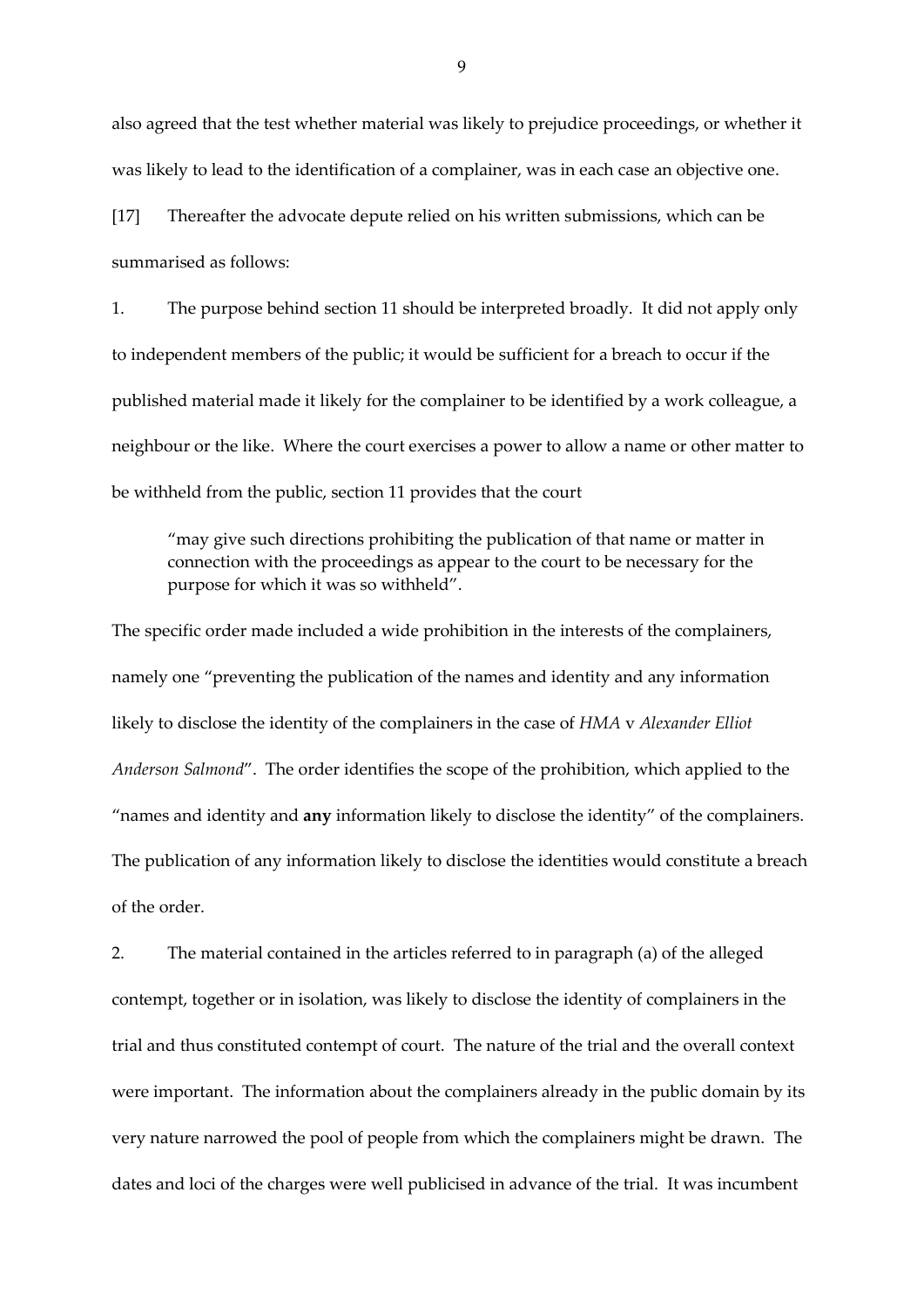upon journalists to have regard to the inherent and acute risk that additional material might be likely to lead to identification. The written submissions set out the way in which it was said the contents might lead to identification of individual complainers. In so far as relevant, and capable of publication without further risk to anonymity, these will be apparent in the court's analysis of the arguments, below. The risk had to be assessed against the backdrop of the material already in the public domain.

3.1 The respondent maintains that he is a member of the National Union of Journalists. As such he should have been aware of the Independent Press Standards Organisation Editors Code of Conduct("the IPSO Code"), clause 11 of which states: "The press must not identify or publish material likely to lead to the identification of a victim of sexual assault unless there is adequate justification and they are legally free to do so." Under reference to the Contempt of Court Act the IPSO Code (para 3) highlights the legal duty to take reasonable care in the publishing of information and specifically emphasises the caution to be exercised when publishing online in relation to sexual offences, especially those social media or other platforms that may be open to reader comments.

3.2 Particular reference is made (para 7) to the care to be taken to avoid the risk of "jigsaw identification" and the appropriate approach to be taken by responsible journalists to avoid such a risk. Jigsaw identification can occur through the combination of separate pieces of information or details about *inter alia* the victims, nature and timing of the offences and locations. The respondent's articles enabled this kind of jigsaw identification, in isolation or taken together. Seemingly innocuous facts published can still pose the risk of jigsaw identification when viewed within the existing matrix of information: the information provided by the respondent risked completing a picture leading to identification of the complainers. It was thus incumbent upon the respondent to take care to avoid such risk.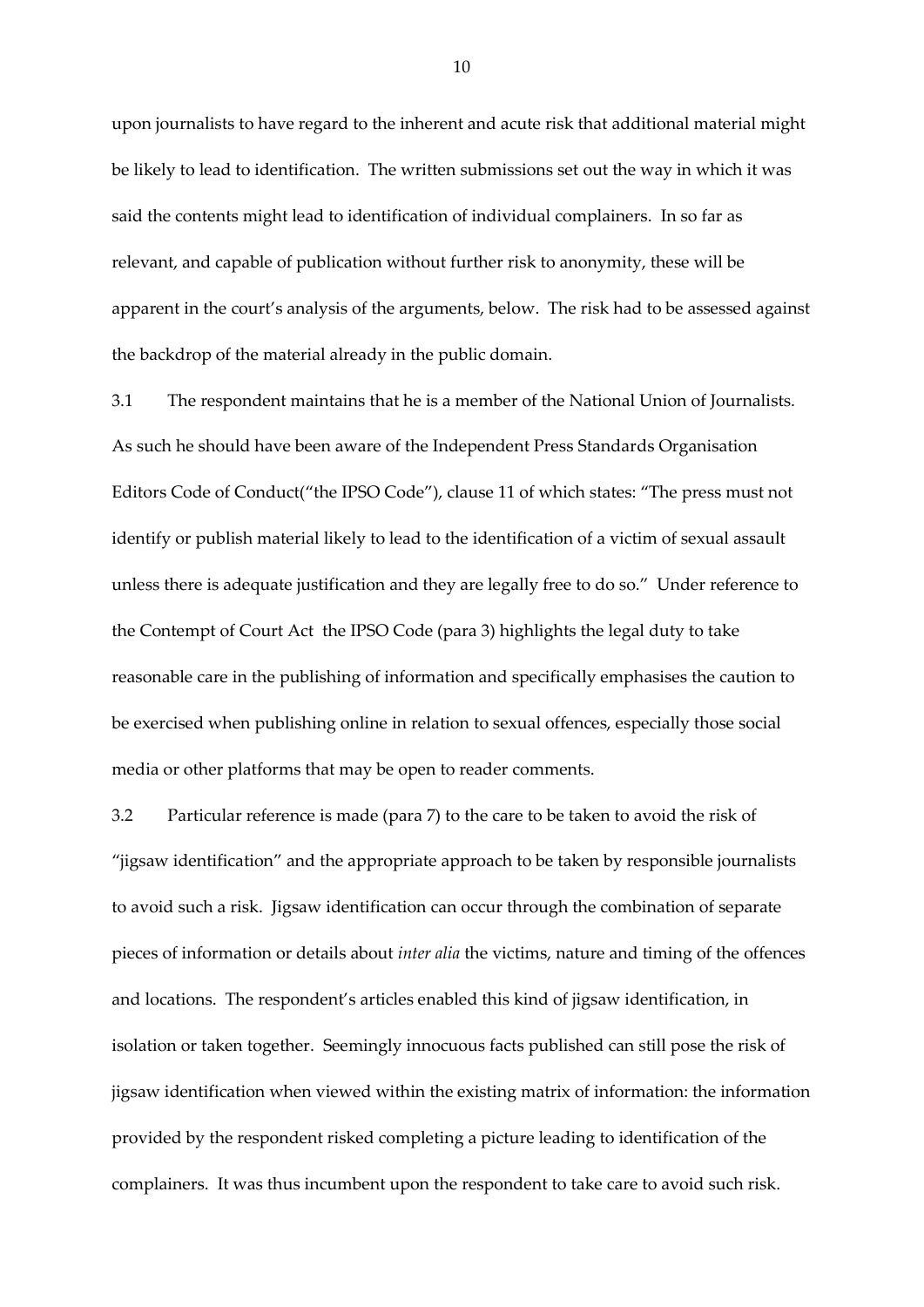3.3 Further, the alleged failure of the respondent to moderate comments on his website in response to the articles increased that risk. It was agreed in the joint minute that the respondent was responsible for these comments: see also *In re BBC and others* [2016] 2 Cr App R 13. The IPSO Code emphasises the caution to be exercised when publishing online in relation to sexual offences, especially those social media or other platforms that may be open to reader comments. A failure to provide a warning may indicate a lack of reasonable care. Insofar as the comments under the relevant articles identified individuals or contributed to a jigsaw identification, the respondent was responsible for them.

3.4 There was a need to take account of third party publications also. There was extensive information already in the public domain about the subject matter of the trial before the order was made, calling for particular care to be taken on the part the respondent to avoid breach of the prohibition. In fact, the respondent provided additional information to that which was already in the public domain. As such the respondent's publication increased the risk of potential identification. There is a responsibility upon journalists to ascertain what information is already in the public domain, and to take account of their own previous publications in such cases before additional reporting so as to avoid their subsequent publication causing a "jigsaw identification". The respondent published material not already in the public domain.

4.1 If the conduct is to be viewed as disobedience to the order of the court, intent was not required, and the contempt could be complete even on the basis of carelessness (*Muirhead* v *Douglas* 1979 SLT (Notes) 17), where the test was said to involve:

"such a degree of carelessness or disregard of obligation leading to interference with or material disruption in the course of the administration of justice as to be equiparated with wilful or deliberate disobedience or interference".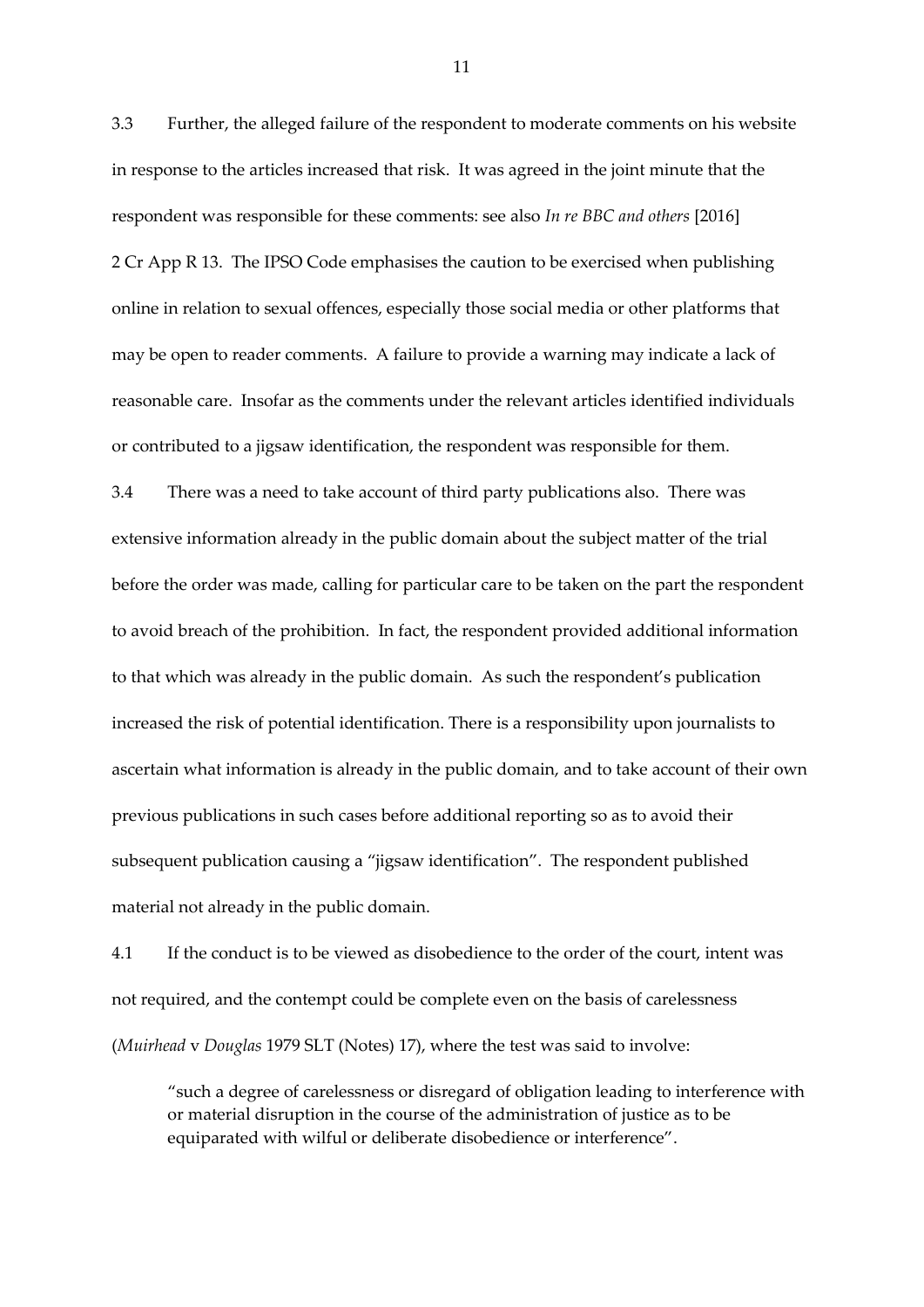4.2 It was submitted that the test might be even lower, since, whilst the strict liability test does not automatically apply to the breach of the section 11 order, such a contempt is similar to other media contempts, which at common law had been strict liability offences (*Arlidge on Contempt,* para 16.53, reference to the Scottish chapter written by Lord Eassie).

4.3 In any event, it was submitted that in fact the material, especially taken together with the respondent's affidavit, justified the inference that the respondent had acted deliberately by publishing material in the knowledge that it would be likely to lead to identification.

5. The material relied upon in respect of paragraph (b) of the alleged contempt created a substantial risk of prejudice to the proceedings, judged objectively and against the expectation that jurors will follow the judge's directions. The alleged failure of the respondent to moderate comments on his website in response to the articles was prayed in aid under this heading of the alleged contempt. The test was not a high one and should be assessed at the time of publication, with no regard for the eventual outcome of the case (*HMA* v *Caledonian Newspapers Ltd* 1995 SLT 926; *Attorney General* v *English* [1983] 1 AC 116). There was a substantial risk that jurors exposed to the articles, which asserted that witnesses were lying and that their claims were fabricated as part of a conspiracy, might be prejudiced against the witnesses prior to hearing their evidence.

6. The material relied upon in respect of paragraph (c) of the alleged contempt, judged objectively, contravened the section 4(2) order.

7. As to the respondent's Article 10 argument, the Advocate Depute submitted that the section 11 order was made conform to the Contempt of Court Act 1981 and thus prescribed by law. In making the order the court would have balanced the importance of press reporting of proceedings against the importance of maintaining the anonymity of the complainers. The orders were necessary in a democratic society for the legitimate purpose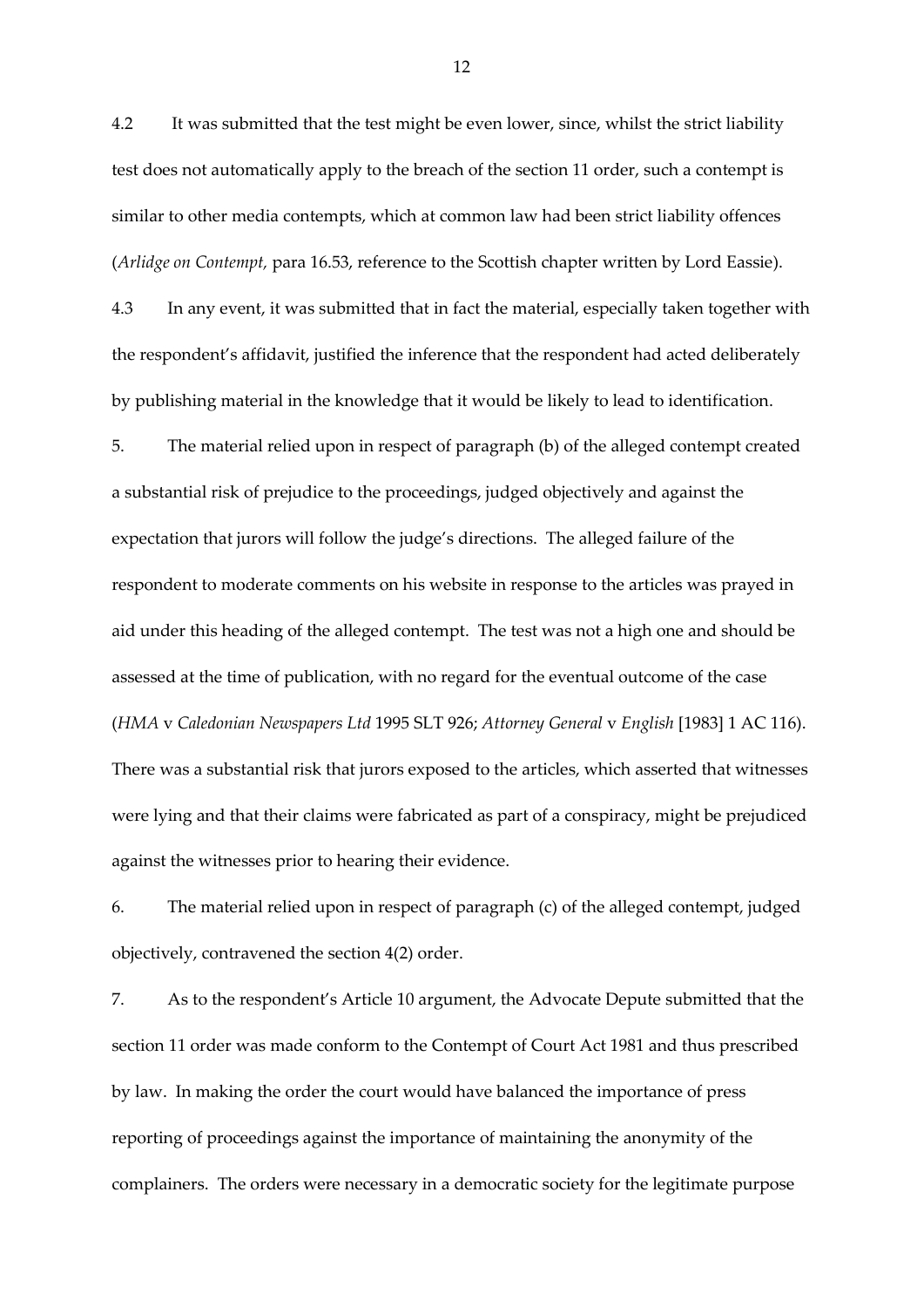of facilitating the investigation and prosecution of sexual offences and allow complainers to come forward without fear of loss of anonymity. The section 11 order constituted a justifiable protection of these interests.

## **Respondent**

[18] The Crown could not rely on articles published before the date of the court order as constituting a breach of the section 11 order. In the petition, including the petition as amended, articles published prior to 10 March 2020 were not relied upon, whether in isolation or in conjunction with other articles, to constitute a breach of the section 11 order, which was asserted only in respect of articles published on or after 10 March 2020. Had the Crown wished to rely on these articles as contempt they should have done so in the petition. [19] In any event, reliance on these articles for the section 11 claim is affected by the same arguments in relation to delay as apply to the second strand of alleged contempt. The Crown were aware of these articles shortly after publication but took no enforcement action. No reason is given for the delay. Proceedings of this kind should be brought as soon as practicable after the event has come to the petitioner's attention: *Robb* v *Caledonian Newspapers Ltd* 1995 SLT 631. Where there is a long delay the court should decline to exercise its jurisdiction. In this case the delay endured for the whole period of the trial in question. Had there been thought to be a risk of prejudice to those proceedings the matter should have been brought to the attention of the High Court as soon as possible. In any event, it was submitted that there had in fact been no substantial risk of prejudice, for reasons developed in the written submissions.

[20] The test for breach of section 11 is not whether certain individuals would be likely to be able to identify the complainer from the publication, but whether the public at large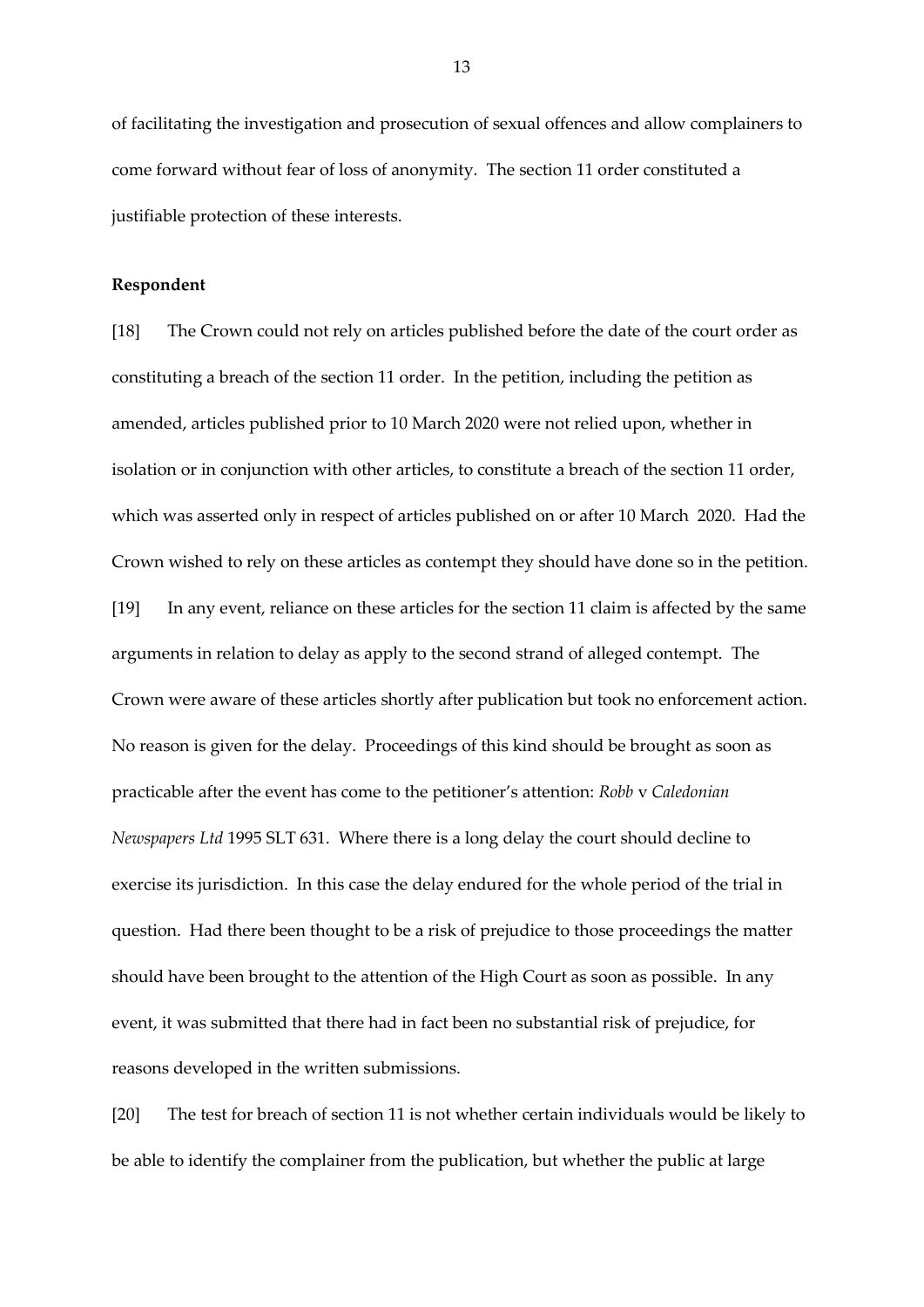would be. The reference in the section to "the purpose for which it was so withheld" means the withholding of the name or other matter from the public. The section is designed to ensure that the public do not find out through the media a matter that has been withheld from them. The fact that there may be some people, such as work colleagues, who might to able to identify a complainer is not sufficient for a breach of a section 11 order. The information must be such as to lead to the public in general being able to identify the complainer.

[21] The submissions for the Crown assert that the information provided by the respondent "often extended beyond what was reported by others", but do not state what information in the respondent's articles which fall into this category.

[22] The test for asking whether there has been a breach of section 11 involves putting oneself in the position of someone who does not know who the complainers are, and to ask whether there is material in the article(s) which enables them to be identified.

[23] Arguments were advanced in respect of the individual complainers to support a submission that the articles were not likely to lead to their identification, and did not constitute a breach of the court order. In so far as relevant, and capable of publication without further risk to anonymity, these will be apparent in the court's analysis of the arguments, below.

[24] The Crown accepts that the article relied upon to assert a breach of the section 4(2) order did not directly refer to the issues raised by the advocate depute. Rather it is asserted that the respondent breached the order by providing an explanation for the discharge of juror 5 which was "bizarre and unfounded". If it was the latter it could not, by definition, amount to a breach of the order.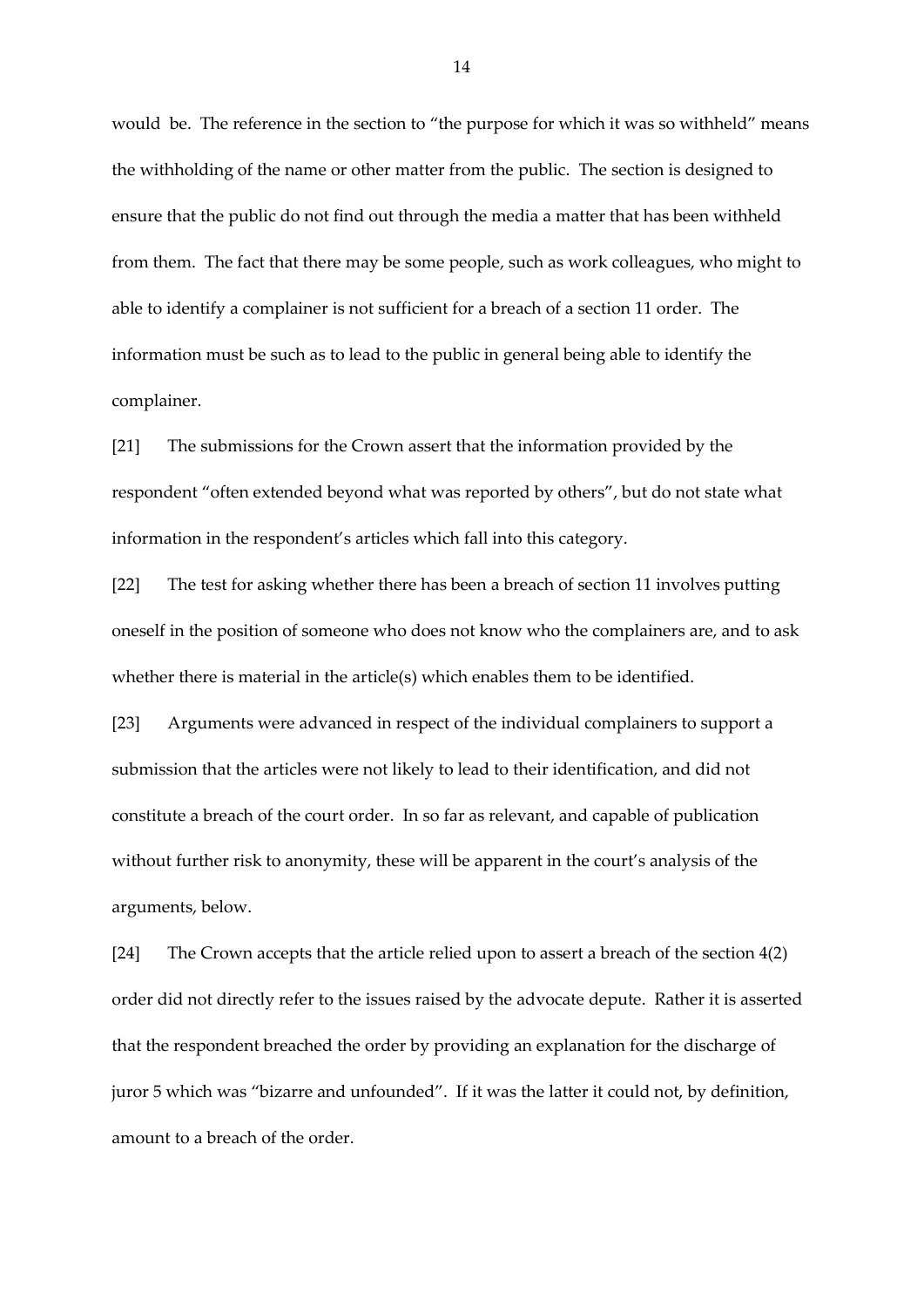[25] The respondent asserts that he was at pains throughout the proceedings to ensure that the complainers could not be identified from anything he wrote. Should the court find that any of his articles had that result, any breach was unintentional. Any finding of contempt, or punishment therefor, would be incompatible with his Article 10 rights.

[26] The Contempt of Court Act 1981 is capable of operating in a manner compatible with Article 10 ECHR, but that does not mean that any finding of contempt made under the Act is automatically compatible with Article 10: the Court is still required to conduct a balancing exercise on the facts of the case before it (*A* v *BBC* [2014] SC (UKSC) 151 paras 51-53, and 69 *et seq*). The court must balance any public interest in publication and the credentials, profile and conduct of the respondent. The submission contains a list of factors which are said to militate against a finding for contempt. It is submitted that any breach of the order was unintentional, and that for a finding of, and punishment for, contempt to follow would constitute a breach of the respondent's article 10 rights.

#### **Analysis and decision**

[27] We propose to deal with the issues in reverse order.

#### **Part 1(c)**

[28] The third strand of the case presented in the petition relates to an article published by the respondent on 30 March 2020. It was accepted that the article having been published after the trial had concluded, the possibility of prejudice to those proceedings did not arise, because they were not "active" within the meaning of the Act. The advocate depute submitted, however, that the article contained commentary which contravened the terms of the section 4(2) order imposed by the Court on 23 March 2020 with respect of proceedings against the juror in question.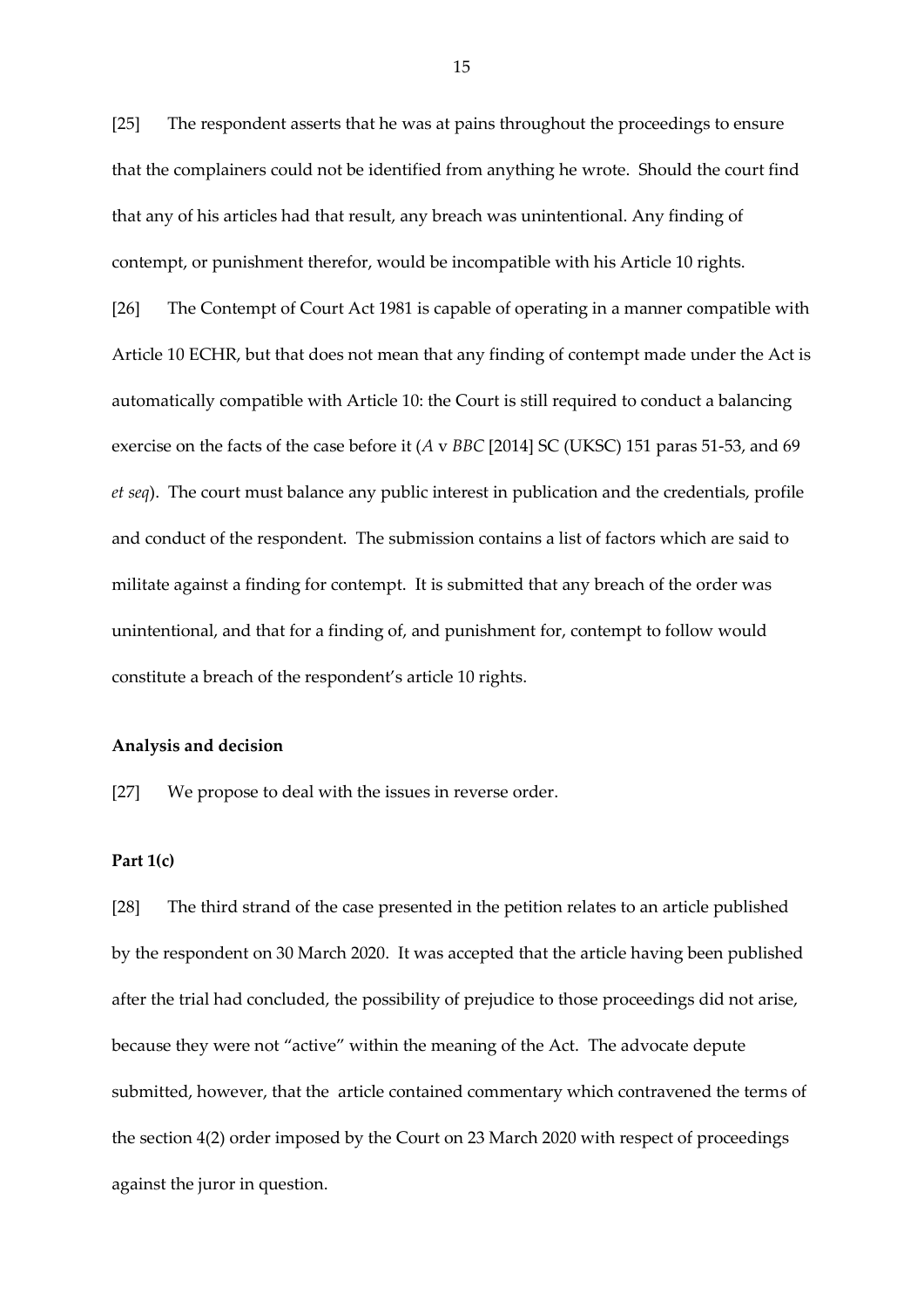[29] The order in question related to the submissions made by the advocate depute during a motion to discharge juror number 5. It is not uncommon, at any stage of a trial, for circumstances to arise, for example illness, which make it necessary to discharge a juror from further attendance and to proceed with the remaining number. Statutory provision exists allowing for up to three jurors being excused in this way before the trial must be halted and recommenced if appropriate. By coincidence on 23 March another juror was also discharged for medical reasons. That this was the reason for discharge was stated in open court, and before discussion of the separate issue relating to the other juror. The discharge of this other juror was not made the subject of the section 4(2) order, which was only sought after the discharge for medical reasons had been effected.

[30] The situation was different in respect of juror number 5. Material was placed before the court which indicated that the juror in question might have acted in breach of his oath, and thus in contempt of court, and the advocate depute advised that consideration was to be given to taking proceedings against that juror. Section 4(2) of the 1981 Act provides that in any proceedings the court may, where it appears to be necessary for avoiding a substantial risk of prejudice to the administration of justice in those proceedings, or in any other proceedings pending or imminent, order that the publication of any report of the proceedings, or any part of the proceedings, be postponed for such period as the court thinks necessary for that purpose. In these circumstances the court agreed to make a section 4(2) order, preventing the publication of the issues raised, with the condition that the order was to remain in place pending the resolution of any proceedings that may be taken in respect of that specific juror.

[31] The advocate depute accepted that the article in question did not refer directly to the "issues raised by the advocate depute" as detailed in the order of 23 March, but published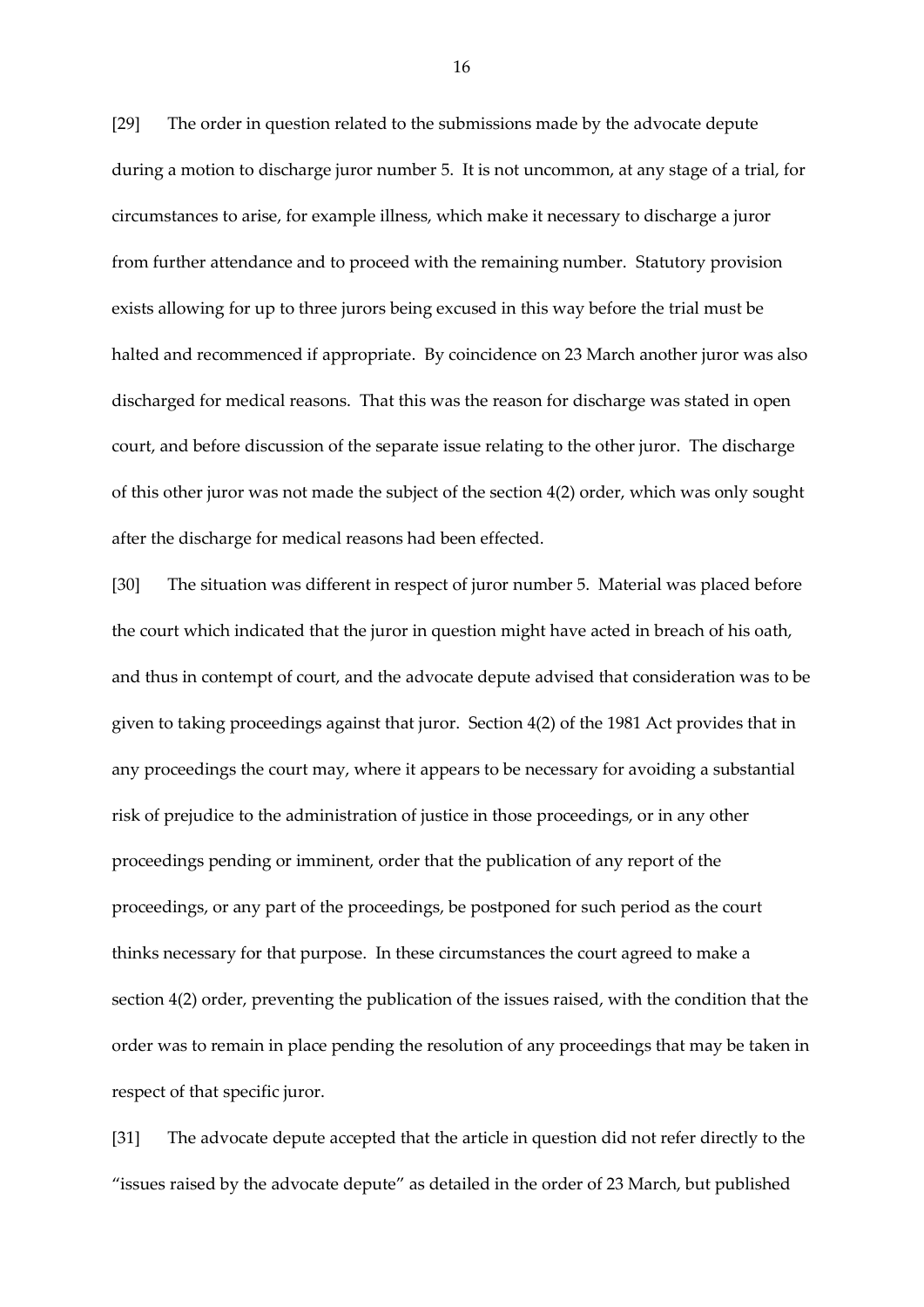an alternative and "bizarre" and "unfounded" alternative explanation for the circumstances of the juror's excusal. In other words, the Crown seeks to argue not that the report contravened the order of the court in any direct way, but that it did so by inference, implication, and under a "purposive construction" both of the order and the statute. The basis for the submission for the Crown was that since the material published by the respondent constituted a "gross misrepresentation" of what was actually said in court, it should be construed as breaching the order. We cannot accept that submission. The order was very clear as to what was prohibited, as is essential for any order of the court breach of which may have penal consequences. It must be construed exactly according to its terms and no further. The article in question bore no relation at all to the discussion which had taken place. It did not assert to be a representation of what had been said in court but bore to be the musings and speculation of the respondent. Whatever criticisms may be directed at them, that they constitute a breach of the section 4(2) order is not one of them.

### **Part 1(b)**

[32] Sections 1 and 2 of the Contempt of Court Act 1981 impose a rule of strict liability to any "publication which creates a substantial risk that the course of justice in the proceedings in question will be seriously impeded or prejudiced" (section 2(2)). The rule applies to a publication only if the proceedings in question are active at the time of the publication.

[33] That the risk that was created by the publication when it was actually published has not ultimately affected the outcome of the proceedings is "neither here nor there." (*Attorney General* v *English* [1983] 1 AC 116, p141). In that case the accused had been acquitted by direction of the judge on other grounds prior to consideration of the issue of contempt. As long as the proceedings were live at the time of publication, the risk presented to the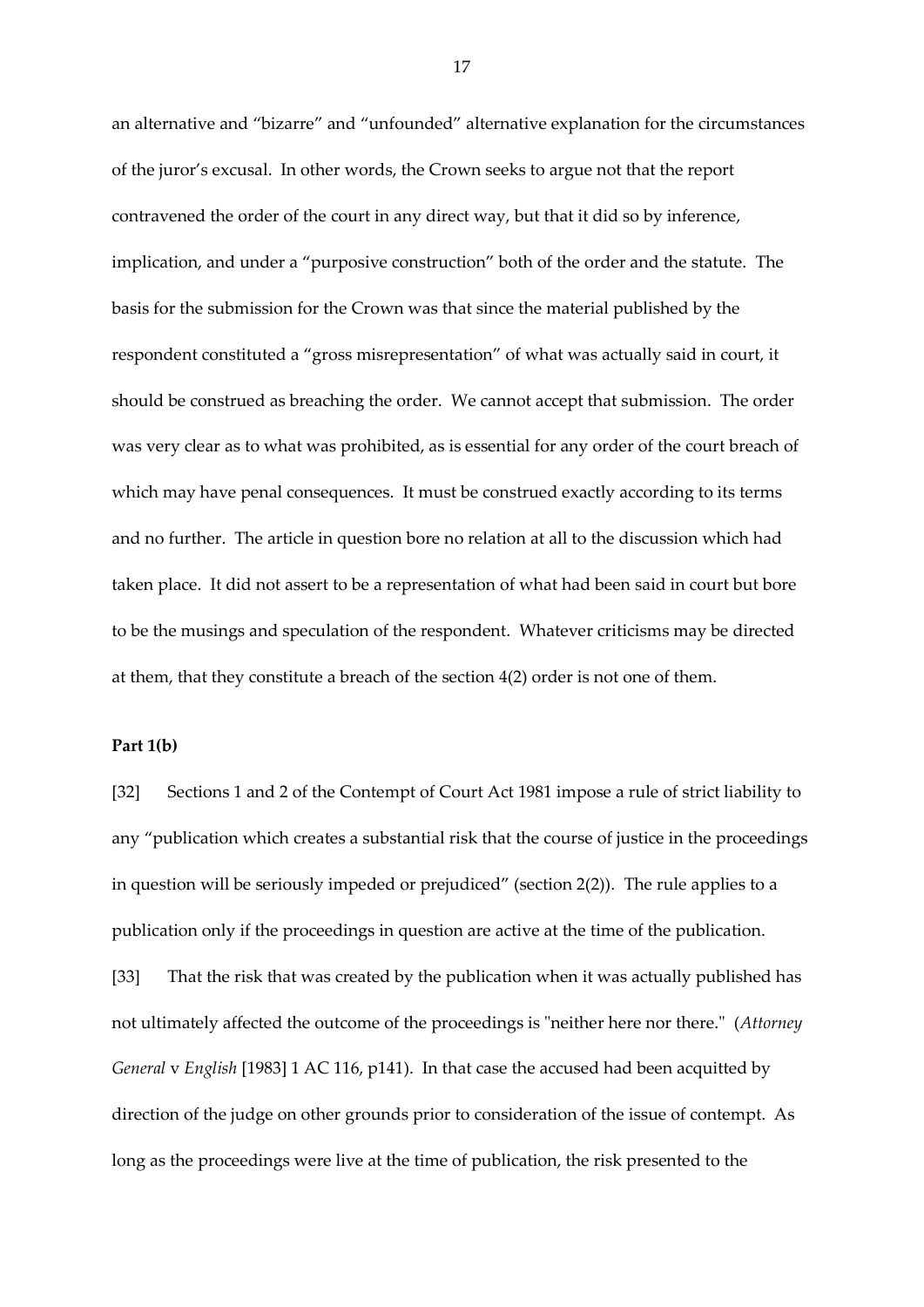administration of justice must be assessed at that time, and without regard to the outcome of the proceedings, even if these have been concluded by the time that the issue of contempt is examined.

[34] However, the fact that this is so does not mean that in any case, proceedings may satisfactorily be concluded, and without any explanation for the delay, contempt proceedings may successfully be brought long thereafter. In *Attorney General* v *English*, for example, the terms of the article were drawn to the attention of the trial judge on the third day of the trial. He referred the matter to the Attorney General for consideration of proceedings, but perhaps of more significance, the fact that it was drawn to the judge's attention would have enabled him to craft specific and careful directions to the jury as a safeguard against any potential effect of the article, had the case progressed that far. In *Robb*  v *Caledonian Newspapers* the trial of the petitioner, a Church of Scotland minister, was due to take place on 4 July 1994 on charges of lewd and libidinous conduct. The accused had been arrested on these charges on 16 August 1993 and appeared on petition the following day. A newspaper article containing significant details of the alleged facts of the case, including details about the ages of the complainers was published on 20 August 1993. The publication was drawn to the attention of the Crown who took no action. It was not drawn at the time to the attention of the court. Subsequently, in March 1994 the accused brought a petition alleging contempt of court. The court concluded that it was not appropriate to take any action in the matter having regard to the delay in bringing proceedings and the fact that repetition was unlikely.

[35] In the present case the articles which are said to have created a substantial risk of prejudice to the trial proceedings were published by the respondent on 23 August 2019 and 18 January 2020. The trial took place between 9 and 20 March 2020. Preliminary hearings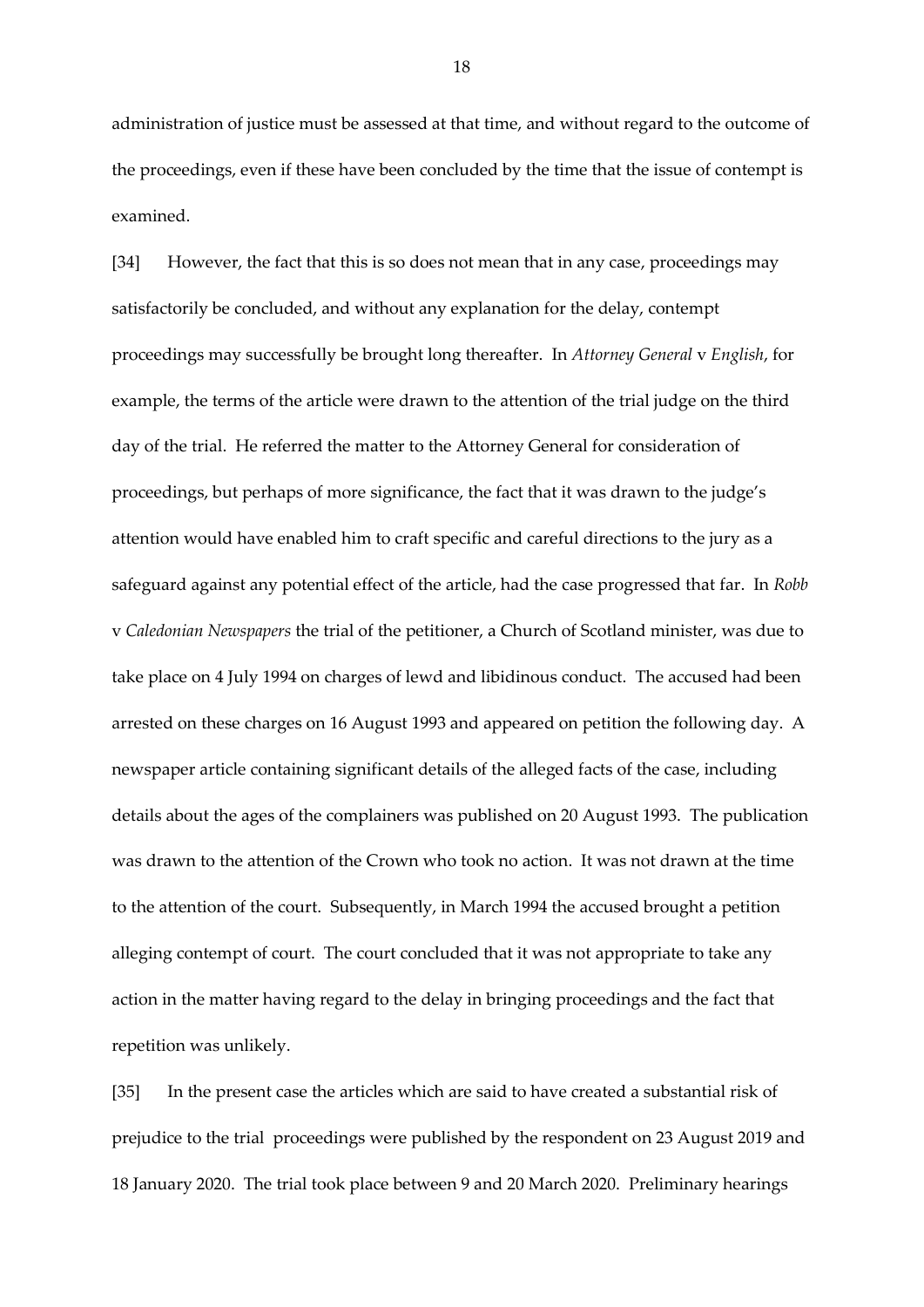were held on 21 November 2019, 22 January 2020 and 18 February 2020. The Crown was aware of the publication of 18 January prior to the second of these hearings, having written a letter to the respondent warning him that it might constitute contempt of court. However, no action was taken, then or prior to the conclusion of the proceedings, and it was not drawn to the attention of the court during the currency of the proceedings. The petition and complaint alleging contempt was presented to the court on 16 April 2020.

[36] In answer to the submissions for the respondent that the proceedings were fatally undermined by the delay in proceedings it was submitted that (i) there was in fact no delay in this case, as the articles in question remain available on the respondent's website; (ii) that the Crown were justified in waiting until the conclusion of the criminal proceedings, which caused no prejudice to the respondent: in *Robb* it had been recognised that there may be cases in which a delay in bringing the case to court can be justified; (iii) although it was desirable for alleged contempts to be dealt with expeditiously there was no fixed time limit for bringing such proceedings (*Robb);* (iv) that where there was a threat of further publication the court could take this into account (*Robb)* and the case was one where there was a risk that the respondent may publish similar articles in the future.

[37] We reject these submissions. In *Robb* the court, whilst recognising that there was no fixed time limit for the bringing of proceedings of this kind, nevertheless pointed out that the whole emphasis in this branch of the law has been upon the summary nature of the proceedings, to enable the alleged contempt to be dealt with in the interests of the administration of justice in as speedy and effectual a manner as possible.

[38] The court did say that there may be cases in which a delay can be justified, but it is worth quoting the whole passage in which that remark was made, namely that: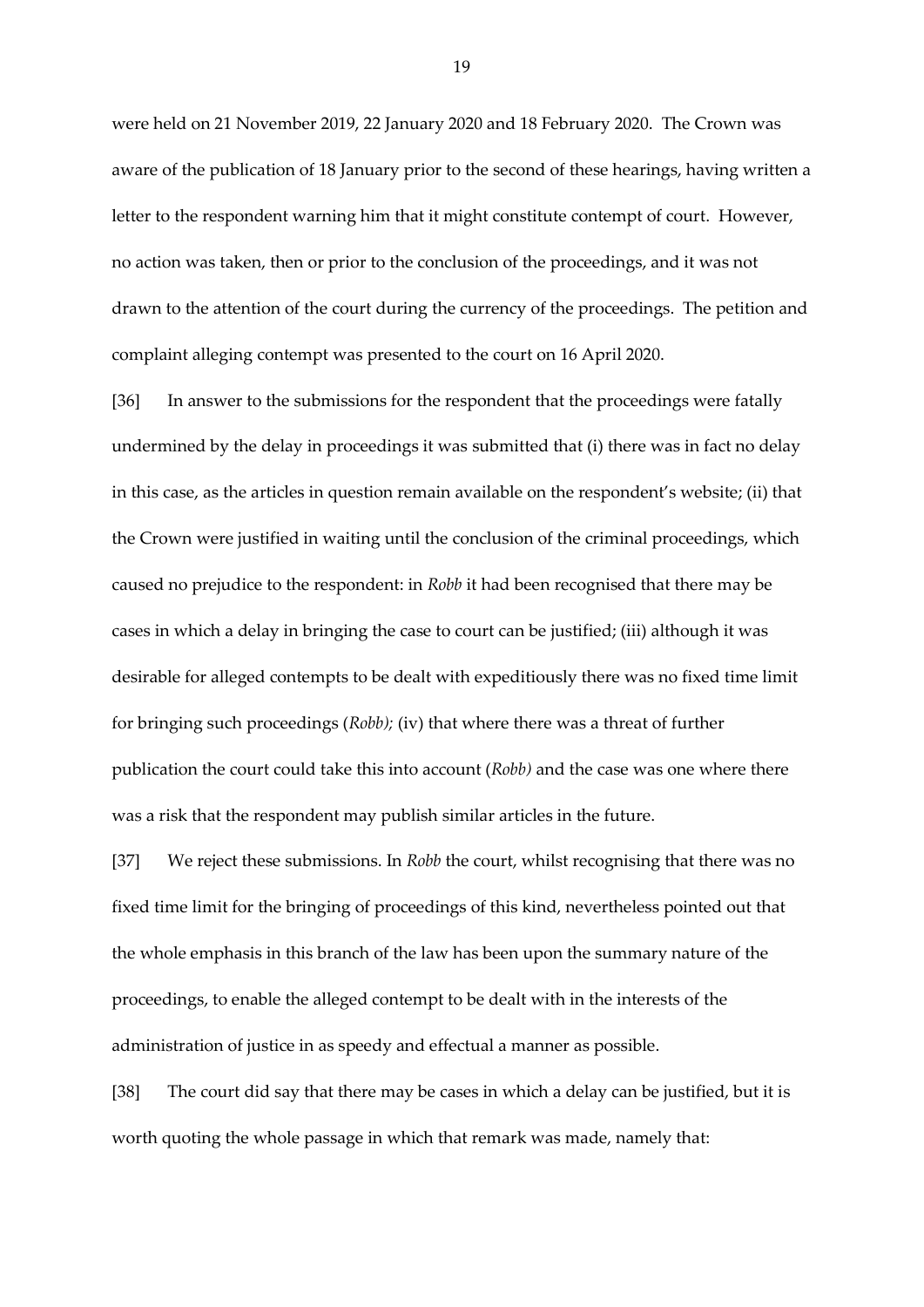"There may be cases where a delay in bringing the matter to the court's attention can be justified, as where the facts were not known to the interested party until a much later date. But when the complaint is of a publication which is said to have been contrary to the strict liability rule, the publication should be drawn to the court's attention as soon as possible so that it may be dealt with immediately."

No justification for was offered for delaying matters until a month after the conclusion of the criminal proceedings. As noted above the issue was not drawn to the court's attention as soon as possible, and this seems to have been a deliberate decision of the Crown who were aware of the second article at least within days of its appearance. The advocate depute submitted that "The Crown could have brought proceedings, but after careful consideration decided not to do that." The court was not favoured with the reasons for that decision, or with any justification for the decision not to bring proceedings as soon as possible. As the court in *Robb* observed, a decision to bring proceedings, or draw the matter to the court's attention as soon as possible

"…. is necessary to prevent any further interference with the course of justice in the particular proceedings which are said to have been affected by it."

[39] Where the concern is that the material in question might be prejudicial to the course of justice, with a risk seriously of impeding it, we have difficulty in understanding what benefit might lie in delaying either proceedings, or the bringing of the matter to the attention of the court, until after those proceedings have been concluded and disposed of.

[40] As to the submission that the risk of repetition was a relevant factor, again the whole context in which that issue was considered in *Robb* requires to be identified:

"A delay in bringing proceedings for an order to prohibit further publication is less objectionable if it emerges that there is a risk of publication being repeated while the proceedings in question are still active. But proceedings which seek punishment for alleged past contempt should be brought by the interested party as soon as practicable after the event has come to his attention."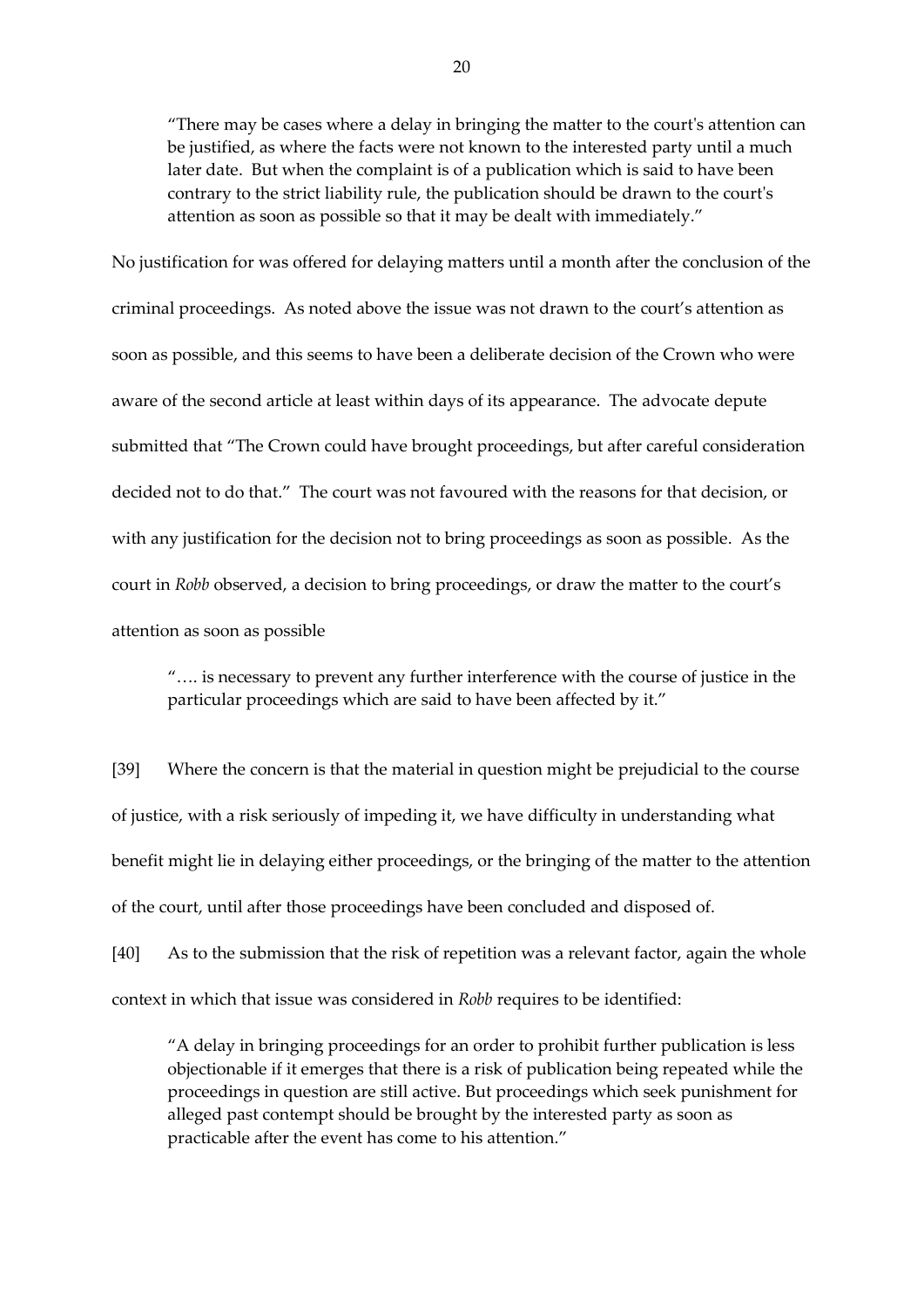[41] Part 1 (b) of the present case relates to alleged past contempts in circumstances where the proceedings are not active. In *HM Advocate* v *Caledonian Newspapers Ltd* 1995 SLT 926 the court commented that:

"It is of no concern to the court under this section [section 2] that the publication may cause impediment or prejudice in some other respect, such as to the reputation of any person mentioned in the publication which may give rise to a claim against the publisher in damages. The sole purpose of the strict liability rule is to ensure that the course of justice in the particular legal proceedings is not put at risk."

[42] Whether any further article by the respondent in connection with the criminal proceedings might fall foul of other aspects of the law, such as defamation or the like, would be beside the point – they could not in our view constitute a contempt of court in respect of the criminal proceedings which are now concluded, nor did the advocate depute suggest they could. It seems to us highly likely that examined at the proper time the articles would have constituted a contempt, but we do not require to examine that question. Part 1(b) of the petition will therefore be refused.

## **Part 1(a)**

### *The section 11 order*

[43] The Sexual Offences (Amendment) Act 1992 provides blanket, lifelong anonymity for complainers in England and Wales, whether the publication takes place in England or in Scotland. Although section 4(1) of the Sexual Offences (Amendment) Act 1976, appears on the face of it to extend a similar protection, in England and Wales only, to complainers in rape cases in Scotland, further examination of the statute (section 7) shows this not to be the case. Observations to the contrary in *Application by Spectator Magazine* are accordingly wrong. The protection in England and Wales does not hinge on the making of a section 11 order, it arises automatically by operation of the legislation.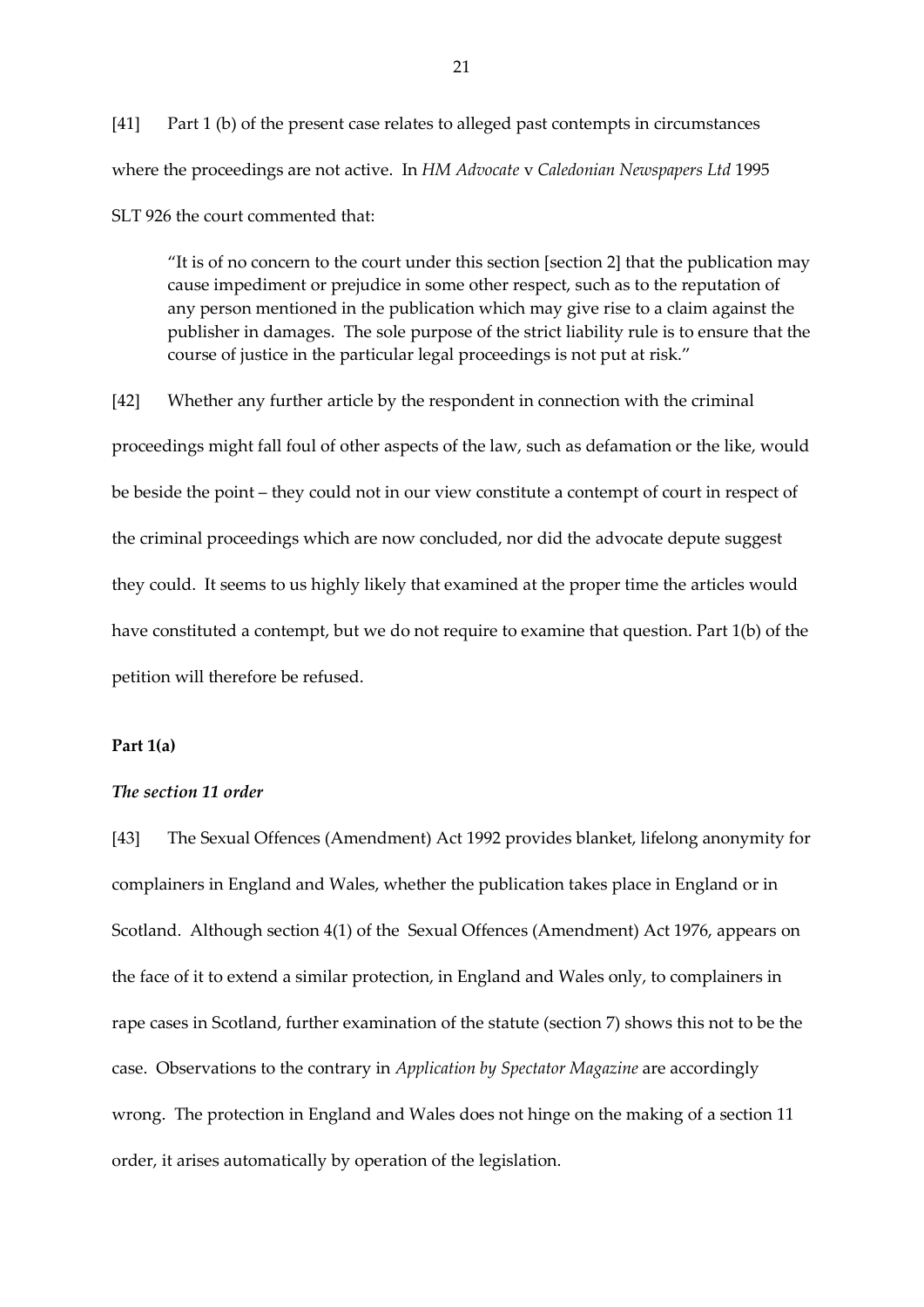[44] There is no statutory protection for complainers in this jurisdiction, in relation to publication of information within Scotland. In this jurisdiction, complainers in cases of rape and other sexual offences give evidence under "closed court" conditions, whereby the public is excluded from the court during the giving of their evidence (see sections 92(3) and 271HB of the Criminal Procedure (Scotland) Act 1995). This exclusion does not apply to *bona fide* journalists whose presence is permitted as an important aspect of open justice. There is, however, a long-standing convention (see *H* v *Sweeney* 1983 SLT 48, at p 61) that the press do not publish the identity of complainers in sexual cases. This convention is fortified by the Editor's Code of Practice published by the Independent Press Standards Organisation, and applicable to all members of that organisation, which includes all mainstream media, including numerous online publications and websites. Paragraph 11 of the Code provides:

"Victims of sexual assault

The press must not identify or publish material likely to lead to the identification of a victim of sexual assault unless there is adequate justification and they are legally free to do so. Journalists are entitled to make enquiries but must take care and exercise discretion to avoid the unjustified disclosure of the identity of a victim of sexual assault."

#### [45] In the *Application by the Spectator Magazine* [2021] HCJ 1 in the proceedings to which

this petition relates, the court noted:

"To strengthen the protection further, in some cases the court considers it necessary to make a formal order at common law withholding the identity of the complainer from the public, with a section 11 order prohibiting publication of the complainer's identity or material likely to lead to her identification as a complainer in the case. The purpose behind allowing the witness to give evidence in closed court conditions is to enable the witness to speak freely, to limit the embarrassment and awkwardness which may be felt, and to encourage complainers in other cases to feel able to come forward without concern that they may have to give evidence in a crowded court and before members of the public. It is, in short, largely the same as the justification for providing subsequent anonymity to complainers, whether that is achieved by legislation, convention, court order, the Editor's Code, or a combination of these."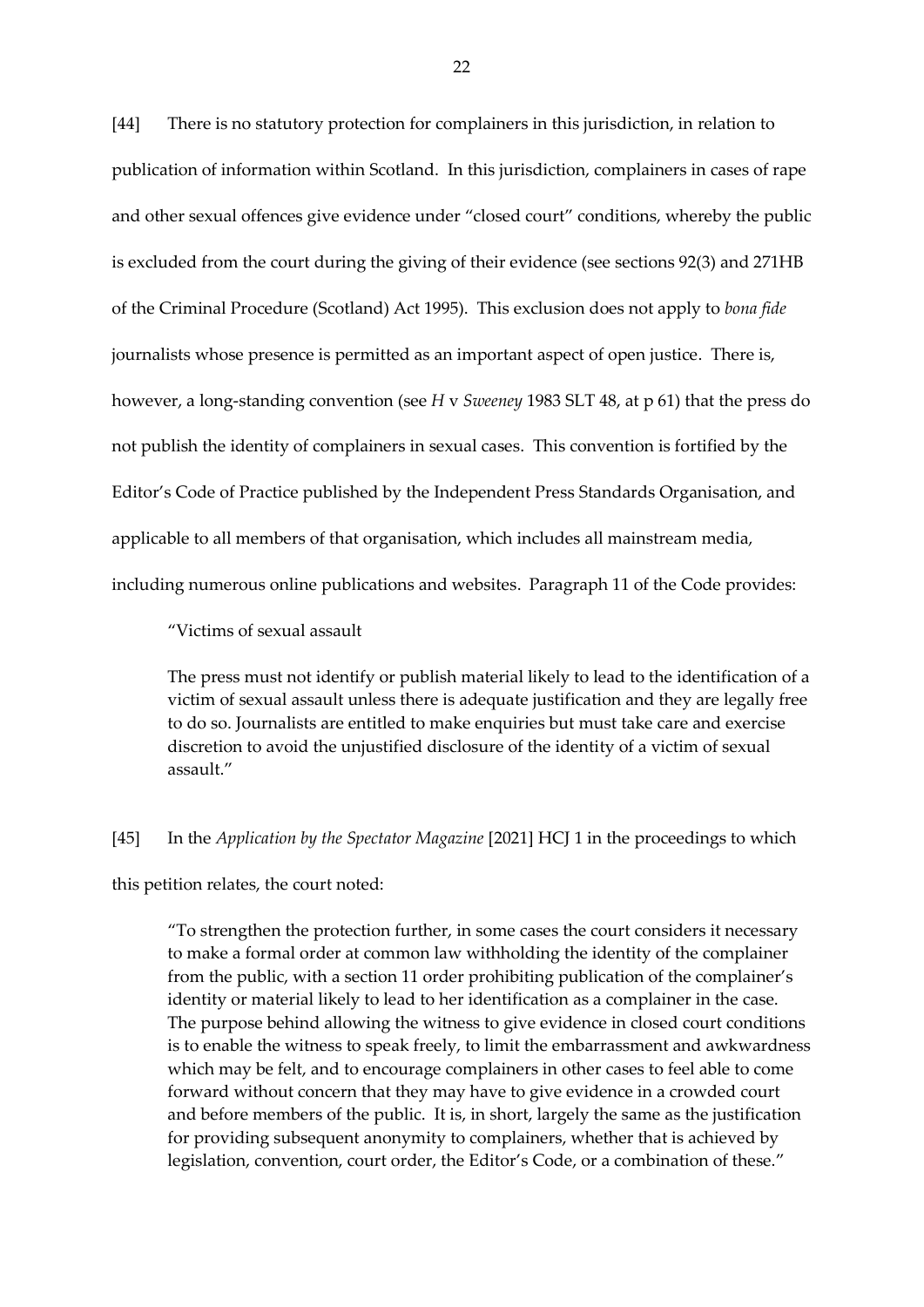[46] The justification is that complainers should be protected from the distress and indignity which might arise from public knowledge of their identity as complainers in a sexual offence, and to make it less difficult for other complainers to come forward (see the report of the Heilbron Committee (1975); and *Brown* v *United Kingdom* (2002) 35 EHRR CD197). These reasons were adverted to in a decision of the IPSO complaint committee 05764-15 A, *A Man* v *Daily Record,* at para 11:

"The protection of the identities of people who make allegations of sexual assault is of great importance to society generally, and not just to those individuals at the centre of ongoing cases, as it is essential in ensuring that other victims are not dissuaded from reporting sexual offences to the police, for fear of unwanted publicity."

[47] In that case the complaint committee also noted, para 12:

"12. The terms of the Sexual Offences (Amendment) Act 1992 did not apply in this case, and no order preventing identification of the complainant had been imposed. The newspaper had been legally free to name the complainant. However, the Code sets out a more stringent test than the law in that, regardless of the legal position, publications may not name victims of sexual assault unless there is 'adequate justification' to do so. This justification must be a compelling one in order to outweigh the general public interest in preserving victims' anonymity."

We note the terms of the convention and of the Editor's Code of Practice, not merely to illustrate the background against which the present petition is brought, but because of the submissions repeatedly made on behalf of the respondent that he accepted that he should be held to the same standards as mainstream journalists. Such journalists would be expected to follow the local convention, and to abide by the Editor's Code of Practice.

#### *The relevance of Article 10*

[48] As a generality, article 10 of the European Convention on Human Rights is of major significance in determining whether the court should, in any given case, impose on the press a restriction on matters which may properly be reported in relation to court proceedings,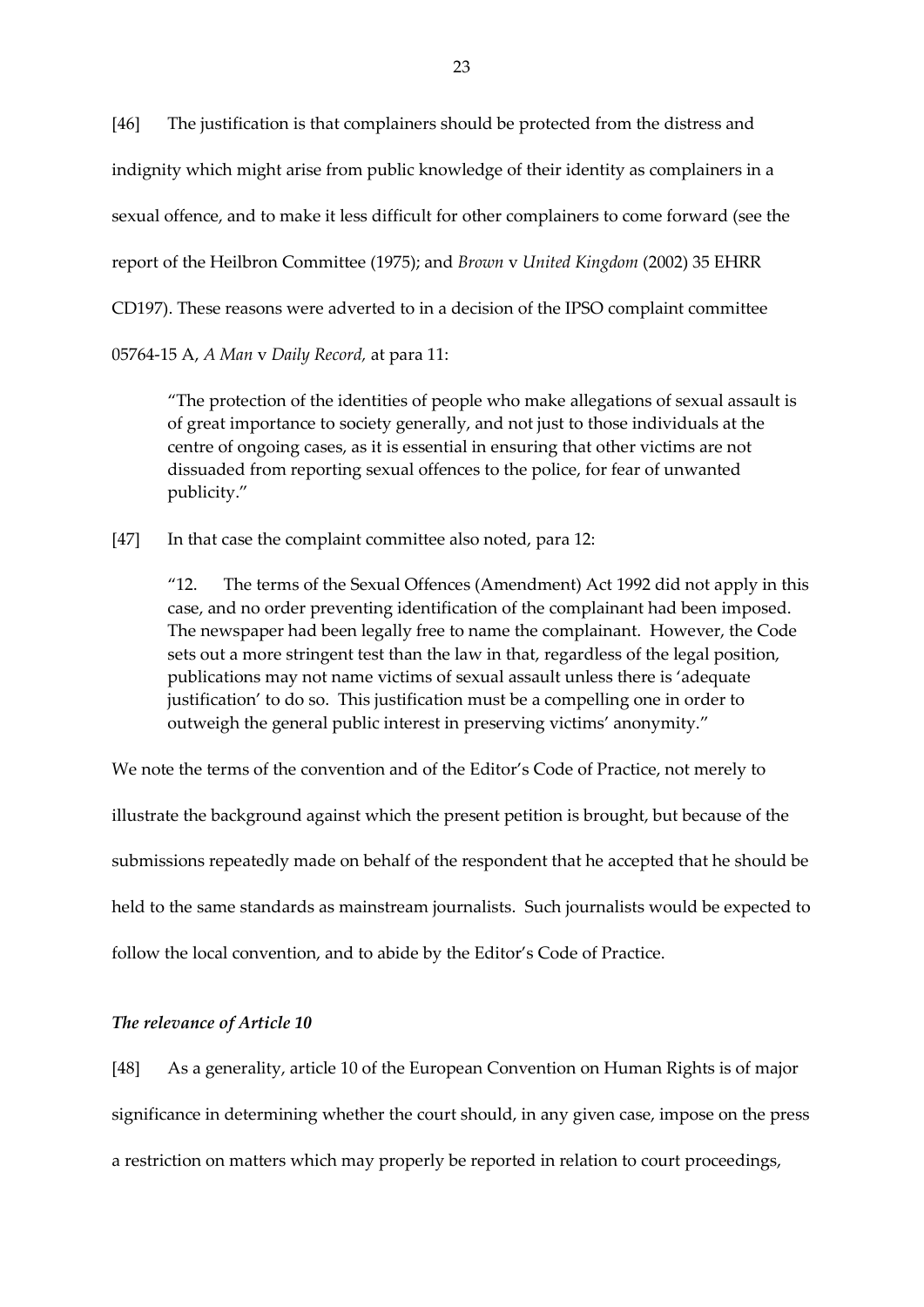and in particular, criminal proceedings. This was emphasised in four cases relied upon by the respondent. *PA Media Group, London Borough of Haringey* v *The mother, The father, A & B (by their Children's Guardian)* [2020] EWHC 1282 (Fam) and *A Local Authority* v *The mother and father of A & B* [2020] EWHC 1162 (Fam), were both child welfare cases concerning possibility of jigsaw identification of the child who was the subject of that decision, and possible reporting restrictions as a result. Neither case related to the issue of anonymity for complainers in sexual offences. *In re Press Association* [2013] 1 WLR 1979 was a case in which the court had made an order, purportedly under section 1(2) of the 1992 Act, prohibiting the publication of the identity of the defendant, on the basis that this could lead to identification of the complainant. On appeal the court held that such an order was not competent, and that the complainant was already protected under the Act, and a contravention of the complainant's right to anonymity involved the commission of a criminal offence:

"It is a criminal offence to contravene section 1 of the Act, whether by naming or enabling a "jigsaw" identification to be made. The ambit of the offence is not limited to the press. In short, it encompasses publication of prohibited material by anyone by whatever means publication occurs, and extends to bloggers and twitterers or any other commentators."

[49] *In re S* [2005] 1 AC 593 concerned a child, S, whose mother had been indicted for the murder of his brother, and the issue arose whether there should be a prohibition on reporting the criminal (or other) proceedings in a way which might lead to identification of S. S was not a witness in the criminal proceedings, and it was held that the interference with his article 8 rights was indirect and not of the same order when compared with cases of juveniles directly involved in criminal trials. The House of Lords gave guidance on the correct approach to take when articles 8 and 10 were in conflict, and noted that given the number of statutory exceptions to open court reporting, the court should not create further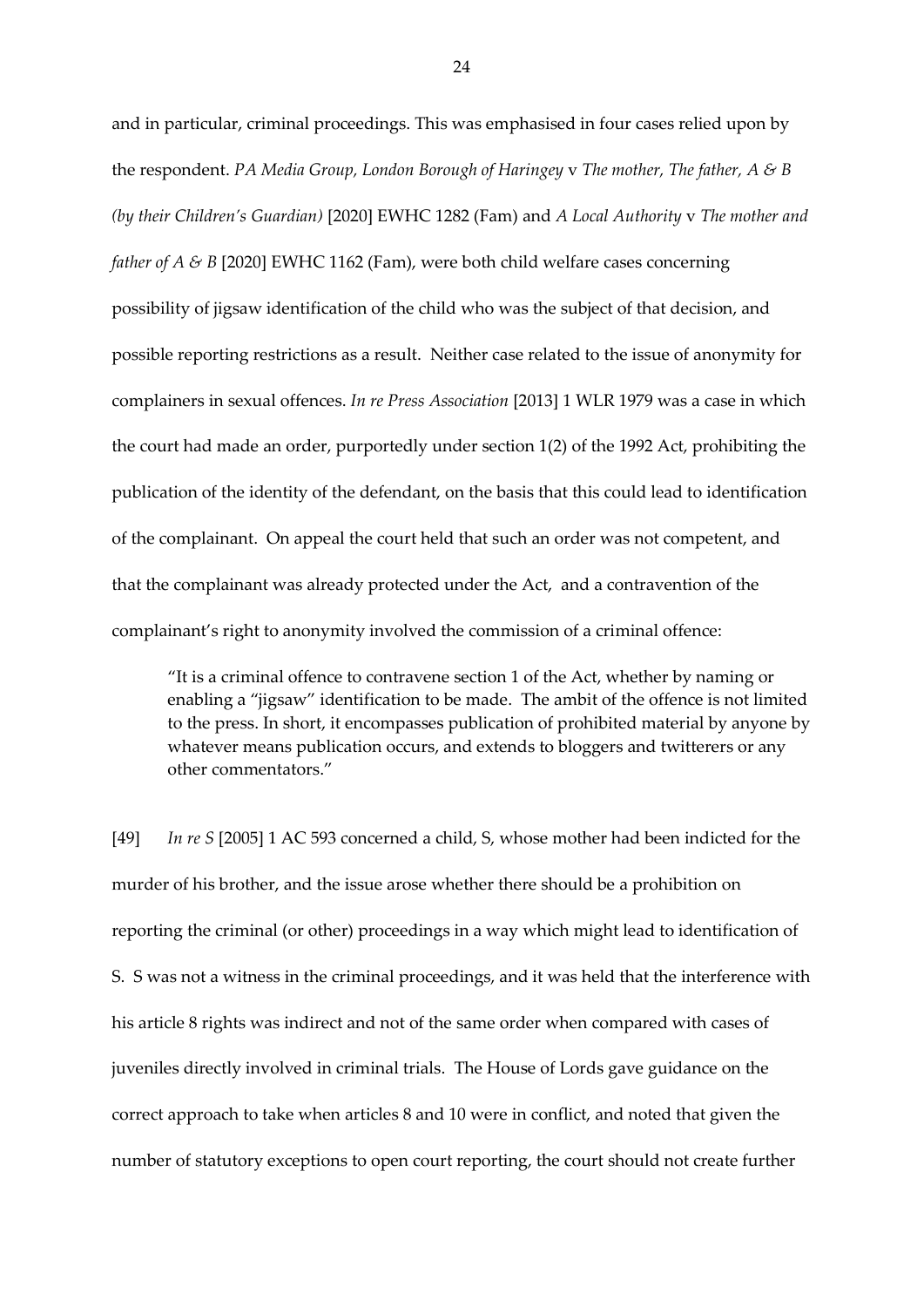exceptions by a process of analogy save in the most compelling circumstances. Amongst those statutory exceptions of course, in the jurisdiction in which the case arose, is the anonymity given to complainers in allegations of sexual assault (see para 20). The weighty observations made about the importance of open justice, public hearings, and the ordinary rule that the press, as watchdog of the public may report everything that takes place, must be seen in a context in which that ordinary rule is already the subject of significant statutory restriction. The case therefore, whilst of significance in relation to other circumstances where the question of restrictions to press reporting arises, may tell us little about the issue with which the present case is concerned.

[50] As the court noted in the application by *Spectator Magazine*, para [13], whilst the principles derived from or referred to in these cases is not in dispute, they "are issues which bear only lightly on a decision to withhold the name of a complainer from the public and to prevent publication of material likely to lead to their identification". Although in Scotland any order of the court regarding anonymity of a complainer must proceed under section 11 of the 1981 Act, which requires regard to be had to article 10, and in particular whether there is a pressing social need for the order, outweighing the public interest in publishing the material withheld, these matters arise for consideration against a background of a voluntary restriction by the media in this respect in the form of the IPSO Editor's Code of Practice and the local convention adopted by Scottish journalists. It does so also against the background that legislation in other parts of the UK prohibits publication of material likely to lead to the identification of those making allegations of sexual assault as defined in the law of England and Wales, and indeed prohibits publication of such matters in England and Wales when the individual concerned is the complainer in a rape case in Scotland. The court will also be bearing in mind that in *Brown* v *United Kingdom* (2002) 35 EHRR CD197, conviction and fine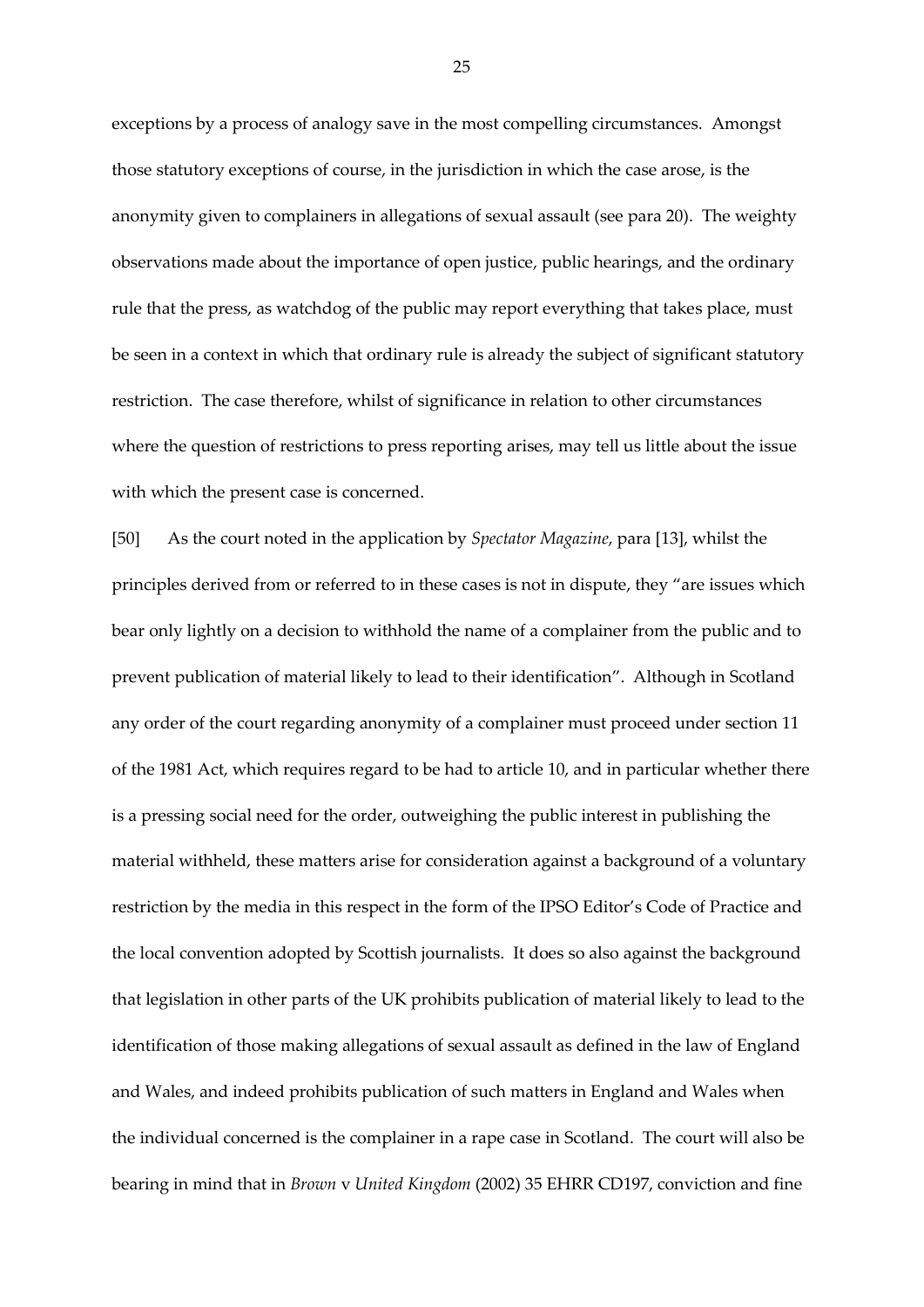of a newspaper proprietor for a breach of section 1 of the 1992 Act was found not to be a disproportionate interference with the right to freedom of expression under Article 10 of the Convention, notwithstanding the blanket, lifelong nature of the restriction imposed by the Act, and the limited circumstances in which it can be lifted. The pressing social need for anonymity for victims of sexual offences was recognised in *Brown* v *UK*:

"The Court recognises that the relevant provisions of the Act are designed to protect alleged rape victims from being openly identified. This in turn encourages victims to report incidents of rape to the authorities, and to give evidence at trial without fear of undue publicity. The Court recalls that the Commission has previously had regard to the special features of criminal proceedings concerning rape and to the fact that such proceedings are often conceived of as an ordeal by the victim (see *SN v Sweden*, No. 34209/96, para. 47). The Court considers that it must pay special regard to these factors when examining the proportionality of the restrictions at issue in the present case."

[51] As the advocate depute submitted anonymity may be viewed as necessary in a democratic society to facilitate the investigation and prosecution of sexual offences, to allow alleged victims of sexual assault to come forward without fear of the distress and indignity publication of their identity might entail, and to encourage their participation in the criminal justice system.

[52] It is not suggested on the present case either that the court should not have made the order; or that it should be recalled; or that the order itself was not compatible with article 10 ECHR. The submission is simply that the material published did not have the effect asserted by the Crown.

[53] The remaining issue in relation to article 10 is the argument for the respondent that should the material published by him be found to constitute a breach of the section 11 order, then such breach was unintentional and in the unique circumstances of original trial "any finding of contempt or punishment for it would be incompatible with [the respondent's] article 10 rights". We reject such an argument. If the material in question is found by the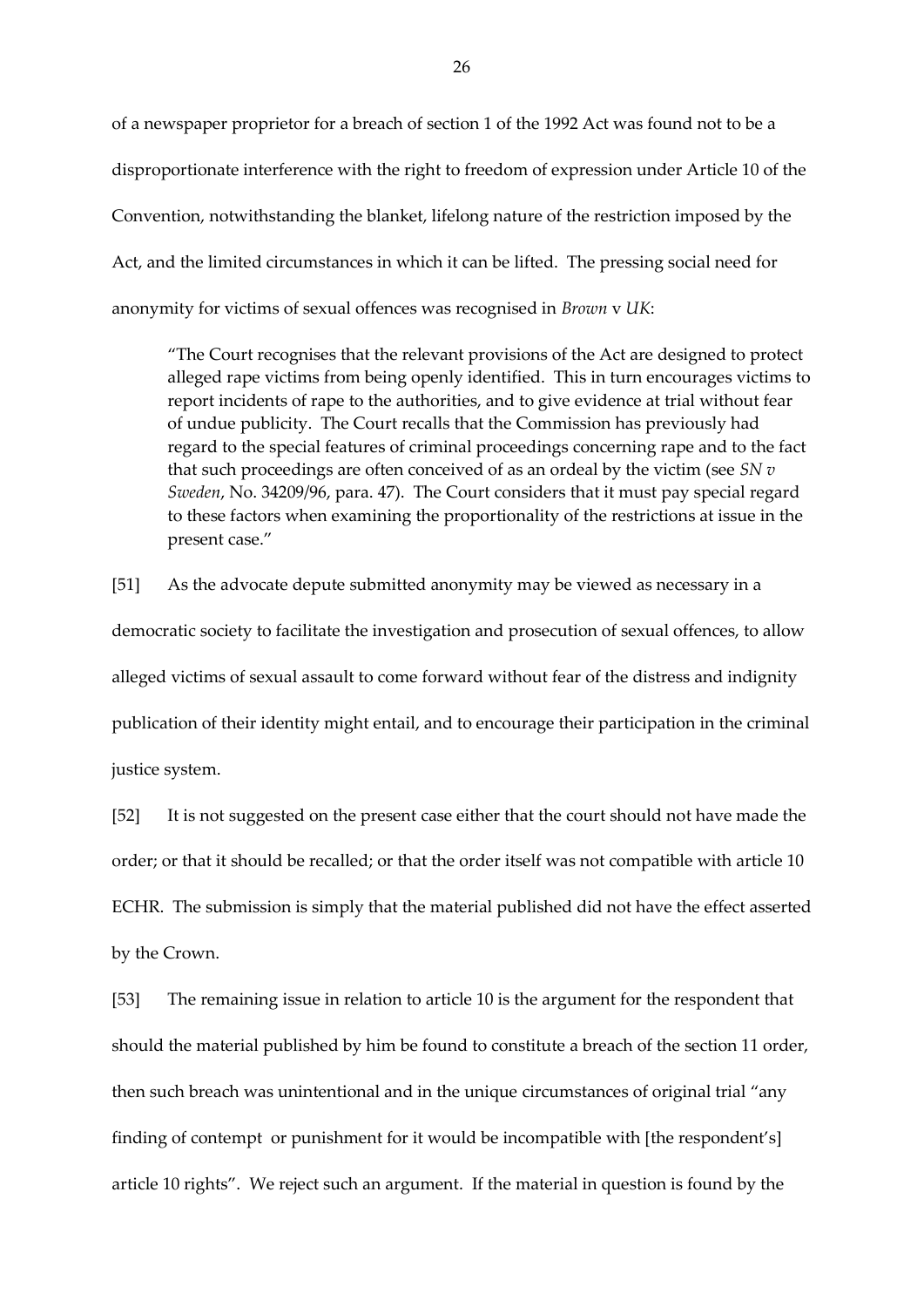court to breach the order, any specific circumstances, including the assertion that a breach was unintentional, may found in respect of a decision as to any potential sanction, but not in our view otherwise. If the making of the order is convention compliant, it would not be a disproportionate restriction on the respondent's article 10 rights that he may be found in contempt of court for a breach thereof.

### *The scope of the protection*

[54] The respondent argued that it would not be sufficient to establish a breach of the court order if the material in question would lead to identification of complainers by only a section of the public, such as work colleagues. It was submitted that it was necessary to show that the public in general were likely to be able to identify the complainers from the material published. On behalf of the respondent reference was made to *A Local Authority* v *The mother and father of A & B* [2020] EWHC 1162 (Fam), where Hayden J stated (para 18):

"The potential for jigsaw identification, by which is meant diverse pieces of information in the public domain, which when placed together reveal the identity of an individual, can sometimes be too loosely asserted and the risk overstated. As was discussed in exchanges with counsel, jigsaws come with varying complexities. A 500-piece puzzle of *Schloss Neuschwanstein* is a very different proposition to a 12 piece puzzle of *Peppa Pig*. By this I mean that whilst some information in the public domain may be pieced together by those determined to do so, the risk may be relatively remote. The remoteness of the risk would require to be factored in to the balancing exercise when considering the importance of the Article 10 rights. Indeed, as I have averted to above the Article 10 rights may be of such force as ultimately to outweigh the risk of identification of the children. In this case the background of the proceedings is important. Such is the level of information in the public domain including A's full name and images in national newspapers and various social media platforms that I am satisfied that were I to name the Local Authority, the family and therefore both children would be identified with ease."

[55] The advocate depute submitted in this respect that the nature of the case and overall context was important. There was information in the public domain about the complainers which by its very nature narrowed the possibilities as to whom the complainers were. It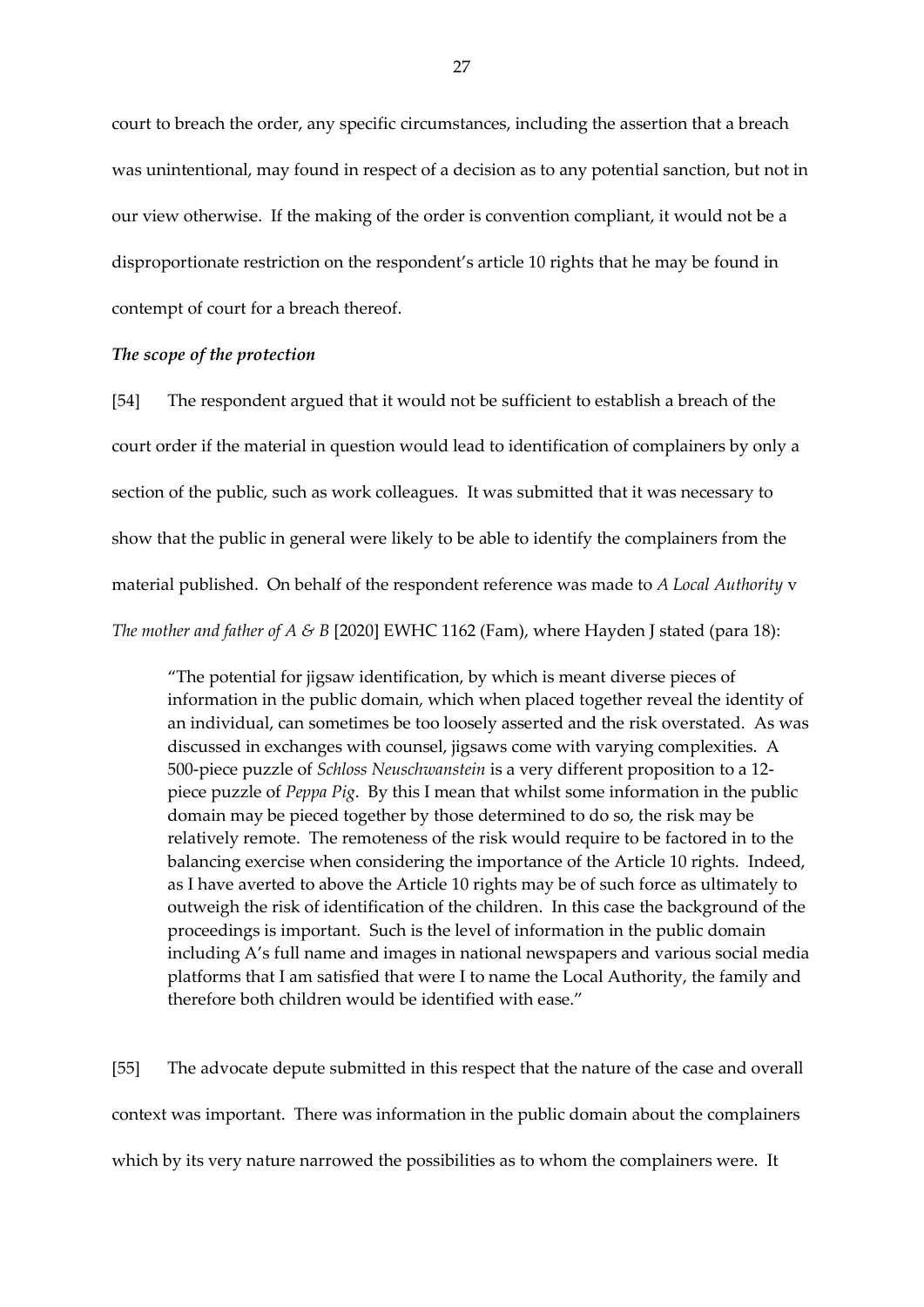would be a matter of common sense that they were likely to have had some connection with the former First Minister. The dates and loci of the offences were widely reported before the trial commenced. There was an inherent and acute risk of identification from publication of any further personal but otherwise innocuous facts relating to the job title, role, career moves or physical appearance of any complainer.

[56] We note that the approach advanced by the advocate depute is the one adopted by the IPSO conduct committee in relation to alleged breaches of paragraph 11 of the Editor's Code of Practice. In *A Woman* v *Airdrie & Coatbridge Advertiser,* complaint 01029-19, the committee noted:

"…this fundamental principle in cases involving sexual assault, a publication must not publish material likely to lead to the identification of the victim. The article had disclosed information heard in court regarding the circumstances in which the offences had occurred. This included the location in which the offences had taken place and the defendant and the complainant's association with that location. The Committee considered that the combination of these particular details, alongside the period of time in which the offences had occurred, and the ages of the victims, represented information which would be known to the complainant's community, particularly those who knew the defendant and the complainant, and was likely to lead to her identification as a victim in the case."

In *Rotherham Metropolitan Borough Council* v *M and others* [2016] 4 W.L.R. 177 one of the

reasons for deciding not to name particular individuals who had committed sexual offences against a child was that if they were named, the child "would be quickly identified in the local community in which she lives."

[57] We accept the submissions made by the advocate depute. As he submitted, and as was noted in *A Local Authority* v *The mother and father of A & B,* the background context is important. That context suggests that the complainers in question would have been drawn from a relatively small group of people. To adopt the analogy used by Hayden J, the jigsaw here is much closer to *Peppa Pig* than to *Schloss Neuschwanstein*. The question which must be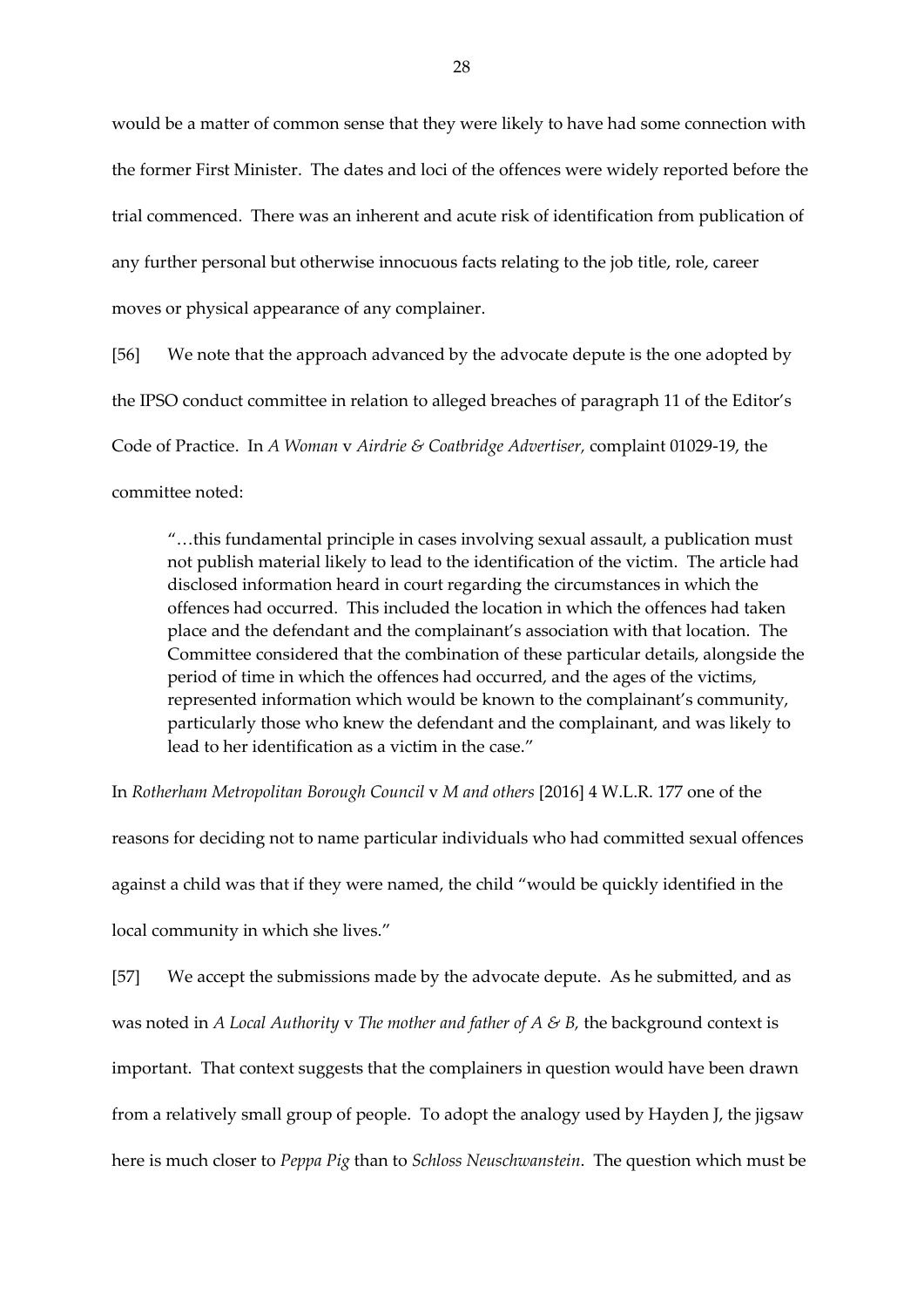asked is whether in its context the material was such as was likely, objectively speaking, to lead to identification of the complainers. If the material would be likely to enable a particular section of the public to do so that would be sufficient. We accept the submission of the advocate depute that the objective analysis should be applied to the following question "has the respondent published the names or identity or any information likely to disclose the identity of the complainers?".

[58] In *Marie O'Riordan* v *The Director of Public Prosecutions* [2005] EWHC 1240 (Admin),

para 29, Rose LJ, observed:

"A useful definition of 'likely to lead to identification' is to be found in the judgment of the former President of the Family Division, Dame Elizabeth Butler Sloss, in the *Attorney General* v *Greater Manchester Newspapers Limited*, The Times, 7th December 2001, which is cited in paragraph 20 of the judgment, of Simon Brown LJ, in *The Cream Holdings Ltd* v *Banerjee* [2003] Ch 650. She said:

'The use of the word 'likely' in the order is not to be equated with statistical probability that it will lead to the identification of the boys or their whereabouts but to the real risk, the real danger, the real chance that it may lead to that dangerous situation.'"

We have proceeded on this basis.

#### *Intention*

[59] Amongst submissions made for the respondent was a submission that any breach of the order was unintentional, and as a result he should not be found in contempt. We reject the suggestion implicit in that submission that intent to breach the order is a requisite of a finding of contempt for having done so. The respondent's intent in publishing is beside the point. The question is whether the material is such that, judged objectively, it was likely to lead to identification of the individuals concerned as complainers in the case. The respondent is fully aware that such material must not be published, and claims to have had the prohibition, and the risk, in his mind at all times. If the material is reasonably capable of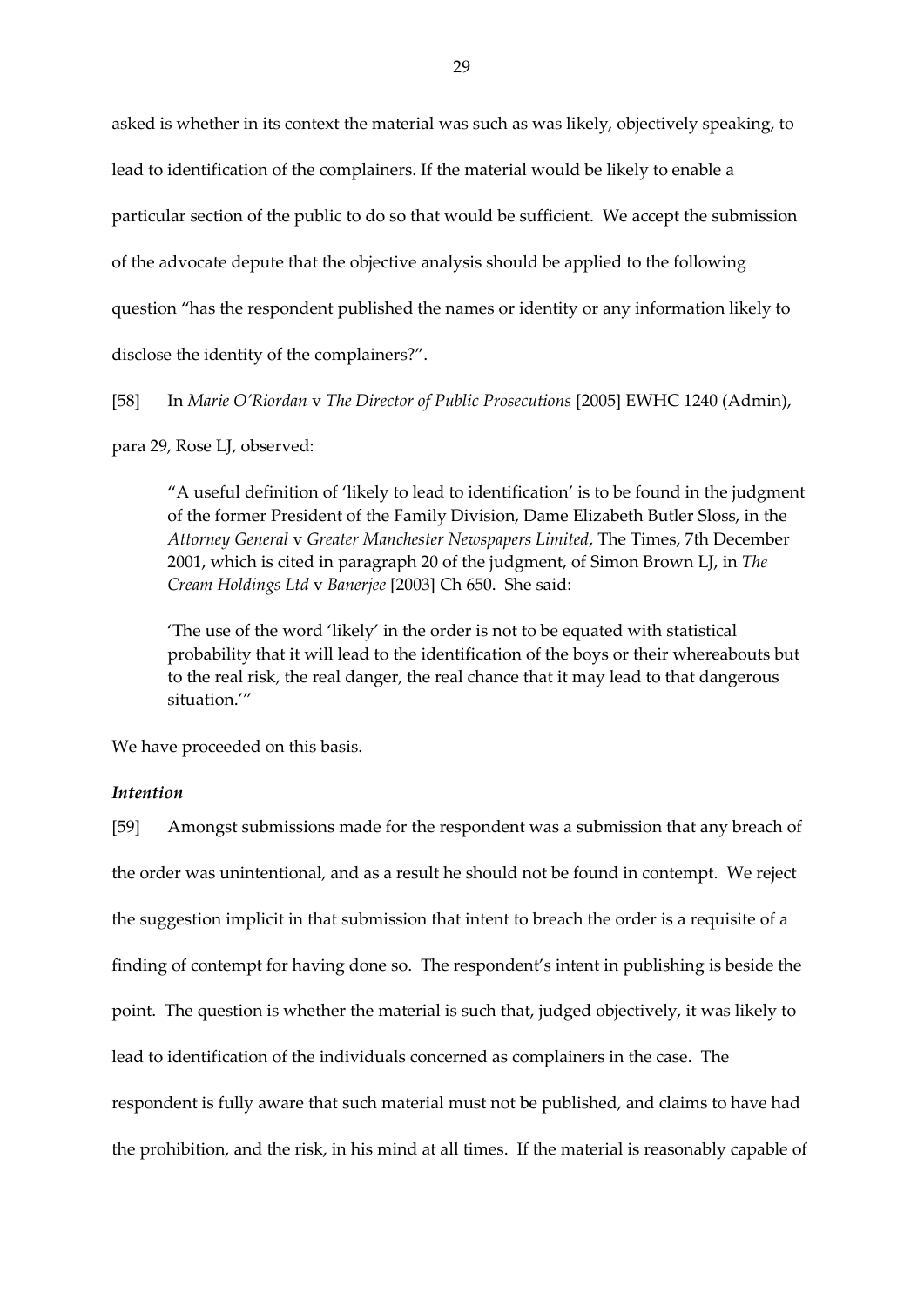bearing an interpretation that it is likely to lead to identification then the respondent is responsible for that. As suggested in *Skeen* v *Farmer* 1980 SLT (Sh Ct) 133, it is the publication itself, in the face of the court order which constitutes the contempt. That case dealt with a ground (b) type of contempt and was of course a decision prior to the introduction of the 1981 Act, which made it clear that a ground 1(b) contempt was subject to strict liability. It was observed in *Robb* v *Caledonian Newspapers* that the essential nature of the court's jurisdiction and the procedures appropriate to bring such matters to its attention were not affected by that Act. The control or safeguard for the respondent in an allegation of a ground  $1(a)$  type contempt are  $(a)$  the limits of the order made under section 11 and  $(b)$ the objective test about whether the material is likely to disclose identification. If so it should be obvious to him at the time of publication. In *Muirhead* v *Douglas* the court noted that:

"where there has been in fact a failure to obey or obtemper an order or requirement of a court such a failure demands satisfactory explanation and excuse, and in the absence of such may be held to constitute a contempt of court of varying degree of gravity."

It is not maintained in the present case that there is any such explanation or excuse, rather it is simply asserted that there has not been a breach of the order.

#### *The relevance of articles published prior to the date of the order*

[60] There is a preliminary issue which arises in respect of the two articles, dated 23 August 2019 and 18 January 2020. The Crown does not assert in the petition that the articles which predated the court order constitute a breach of the order by virtue of remaining on the internet. In the petition, these articles are relied upon only for the alleged contempt under head 1(b). The relevant paragraph states:

"68. It is respectfully submitted that the articles dated between 23 August 2019 and 20 March 2020 contain material the publication of which the Petitioner believes and avers would have been liable to prejudice the case against Alexander Salmond."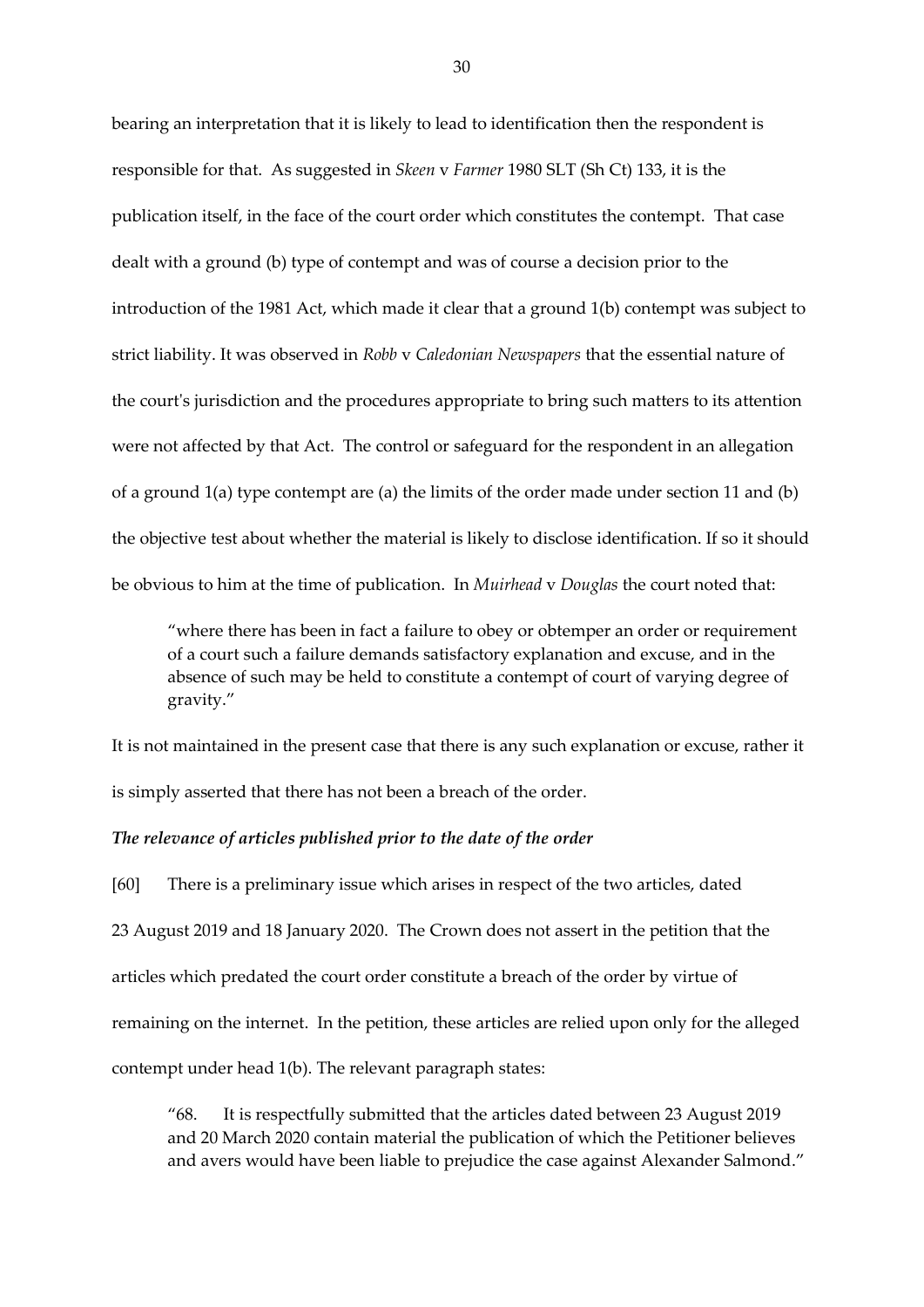The two earliest articles are selected for specific averment:

"69. It is respectfully submitted that the publication of the 23 August and 18 January Articles was such as to create a particular impression in the minds of persons who were called to try Alexander Salmond … The text of the 23 August and 18 January Articles is of a highly prejudicial nature.

71. It is respectfully submitted that publication of 23 August and 18 January Articles tends to interfere with the course of justice in the said legal proceedings and created a substantial risk that the course of justice in said proceedings could have been seriously impeded or prejudiced."

This is supported by averments stating the impression given by these articles and how they may be said to give rise to a risk of prejudice.

[61] Although some of the content of the article of 18 January is referred to as having similarities considered to relate to one of the complainers in the case (para 16), this is not suggested in the context of breaching anonymity, but of potential prejudice. Anonymity is referred to (para 17) but not in the context of the respondent having breached that but in a context of an assertion that he had implied that complainers were fabricating evidence and using their anonymity to enable them to do so, but the article is not referred to in any part of the petition which asserts a contempt of court under head  $1(a)$ . In respect of head  $1(a)$  of the petition, it is asserted:

"72. It is respectfully submitted that the 10 March, 11 March, 12 March, 16 March, 18 March, 19 March and 3 April Articles and the 29 March and 2 April Tweets, whether read in isolation or in conjunction with each other, contain information likely to disclose the identity of the complainers in the case of *HMA* v *Alexander Salmond*, contrary to the section 11 order imposed by the Court on 10 March 2020."

Again this is supported by averments specifying in what way the order of 10 March is said to have been breached, and in which publications. Only those itemised in para 72 are referred to. In his submissions, however, the advocate depute advanced an argument that the pre-order articles constituted contempt by remaining on the site and that individually or together with other articles they were capable of leading to identification of the complainers.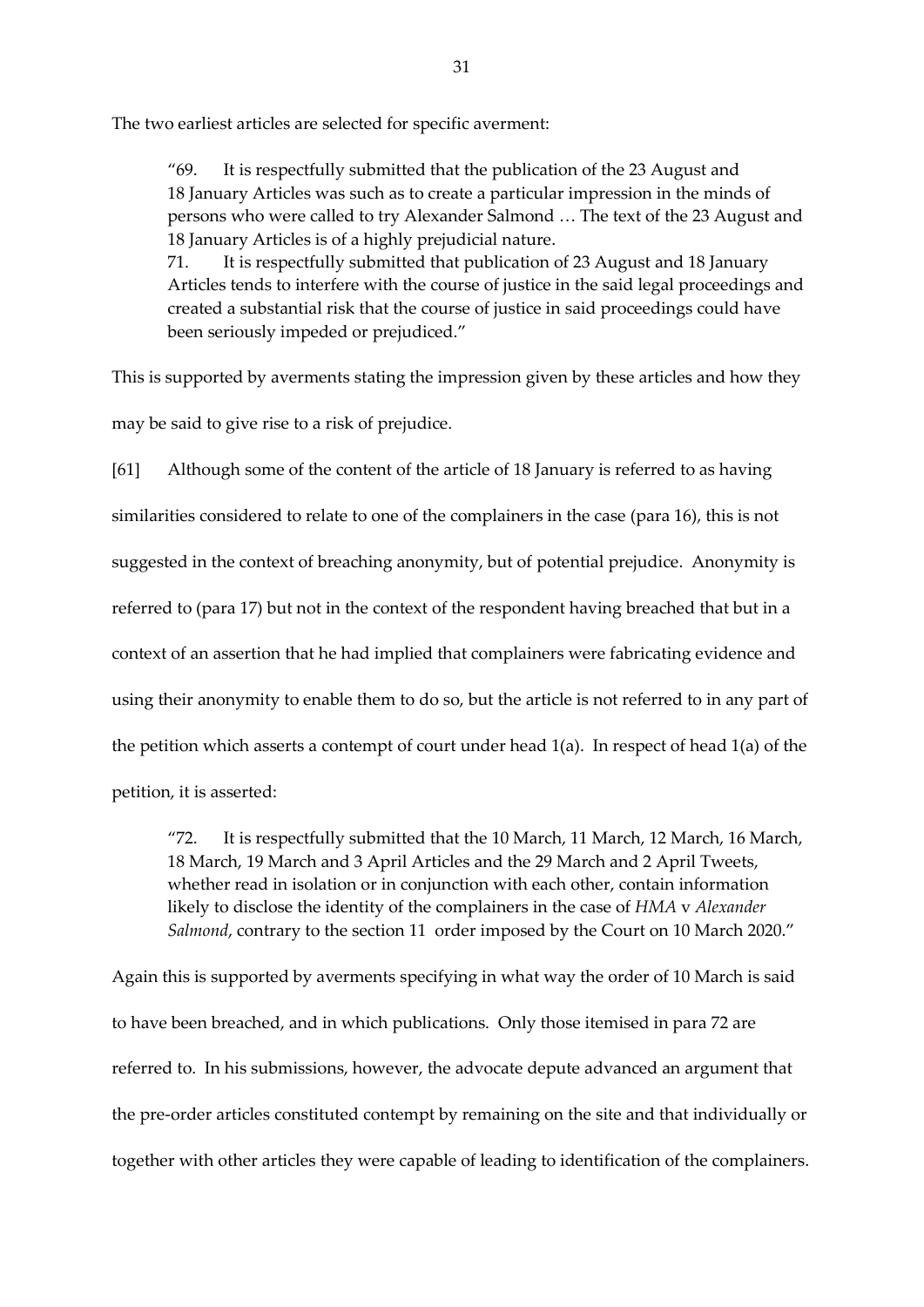[62] The question arises whether this is a submission we can or should entertain, when the Crown has not made that assertion in the petition. The petition is the basis upon which the Crown makes its assertions that the respondent has been guilty of contempt of court, and by which it provides notice to him of the way in which that contempt has been effected. The court, and more pertinently the respondent, is entitled to expect that the basis for the allegations of contempt will be set out clearly and specifically in the petition, in the same way that would be expected in allegations of breach of interdict. This point was alluded to in *Byrne* v *Ross* 1992 SC 498, which was a breach of interdict case, where the temporary judge had concluded that the respondent had breached the interdict in three separate respects, only two of which formed part of the pleadings in the process; the third incident had not been averred as a breach. On appeal, Lord Hope, delivering the opinion of the court, said (p506)

"A breach of interdict constitutes a contempt of court which may lead to punishment, and it is necessary in the interests of fairness that the alleged contempt should be clearly and distinctly averred and that the proceedings for contempt be confined to the averments."

[63] In the circumstances we do not consider it open to us to consider the terms of these articles on their own in relation to head 1(a) of the allegations. That does not mean that we cannot consider whether the articles are a breach of the court order, but would prevent such a breach featuring in any finding of contempt. Moreover, these articles remain relevant to head 1(a) insofar as they may result in subsequent articles, being read in conjunction with those earlier articles, being likely to lead to identification of the complainers.

#### *Whether material had been published elsewhere*

[64] There is a dispute between the parties regarding whether certain material published by the respondent had been published elsewhere. The court is not in a position to resolve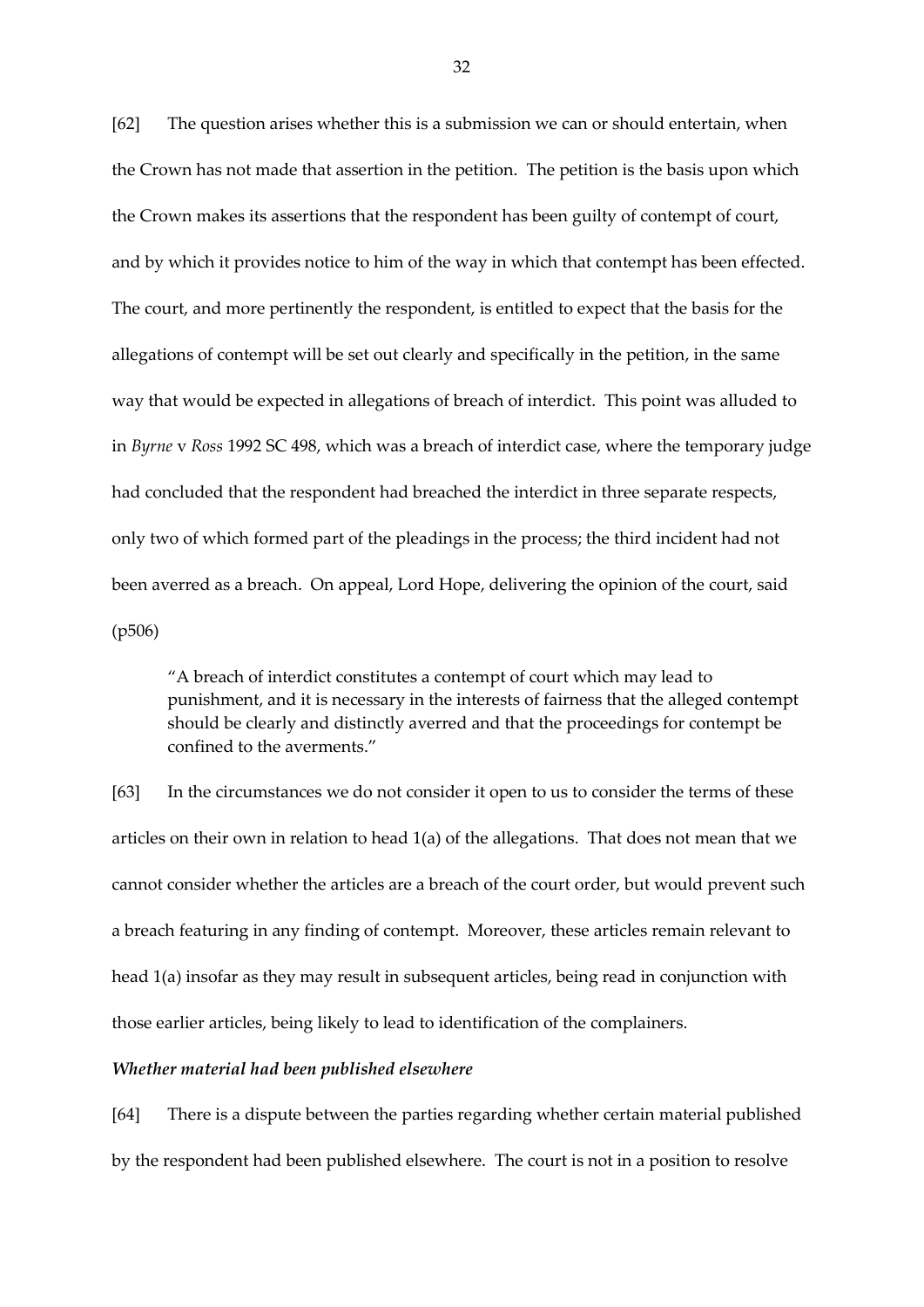that dispute. However, that issue is not material to the issue which the court has to address. It is irrelevant to whether what the respondent published constituted a contempt of court. The court requires to focus on the task of considering the material published by the respondent and asking whether it is material which is likely to lead to identification of the complainers in *HMA* v *Salmond* in that capacity.

### *The respondent's affidavits*

[65] Two signed affidavits have been lodged on behalf of the respondent. In these he states that he is "a retired diplomat, now a historian and journalist". He describes himself as a "journalist in new media", focusing on his own website, but stating that he has also had articles published in the mainstream printed press. In the affidavits he states that the stated purpose of his blog, to use insider knowledge of government to interpret contemporary events, is not a reference to acquiring material from within government but to use his diplomatic experience and understanding of governmental affairs to comment on, and interpret, contemporary events.

[66] The affidavits are full of material which is irrelevant, hearsay, states gossip as fact, and in some instances even potentially defamatory. It explores in detail the collateral issues which were excluded at trial and presents all the material from one point of view interpreted through the one prism. As with many of the articles with which these proceedings are concerned, the respondent does not merely identify information, put the material before the public and ask questions arising from it. He acts as arbiter, presenting the matter on the basis that his belief, opinions and interpretation of the information, assuming that is the right word to use, is "the full truth". The material is presented as proof of his conclusions, inferences and his point of view. Where a piece of evidence may be capable of different interpretations, the interpretation supporting his belief is generally selected. In that sense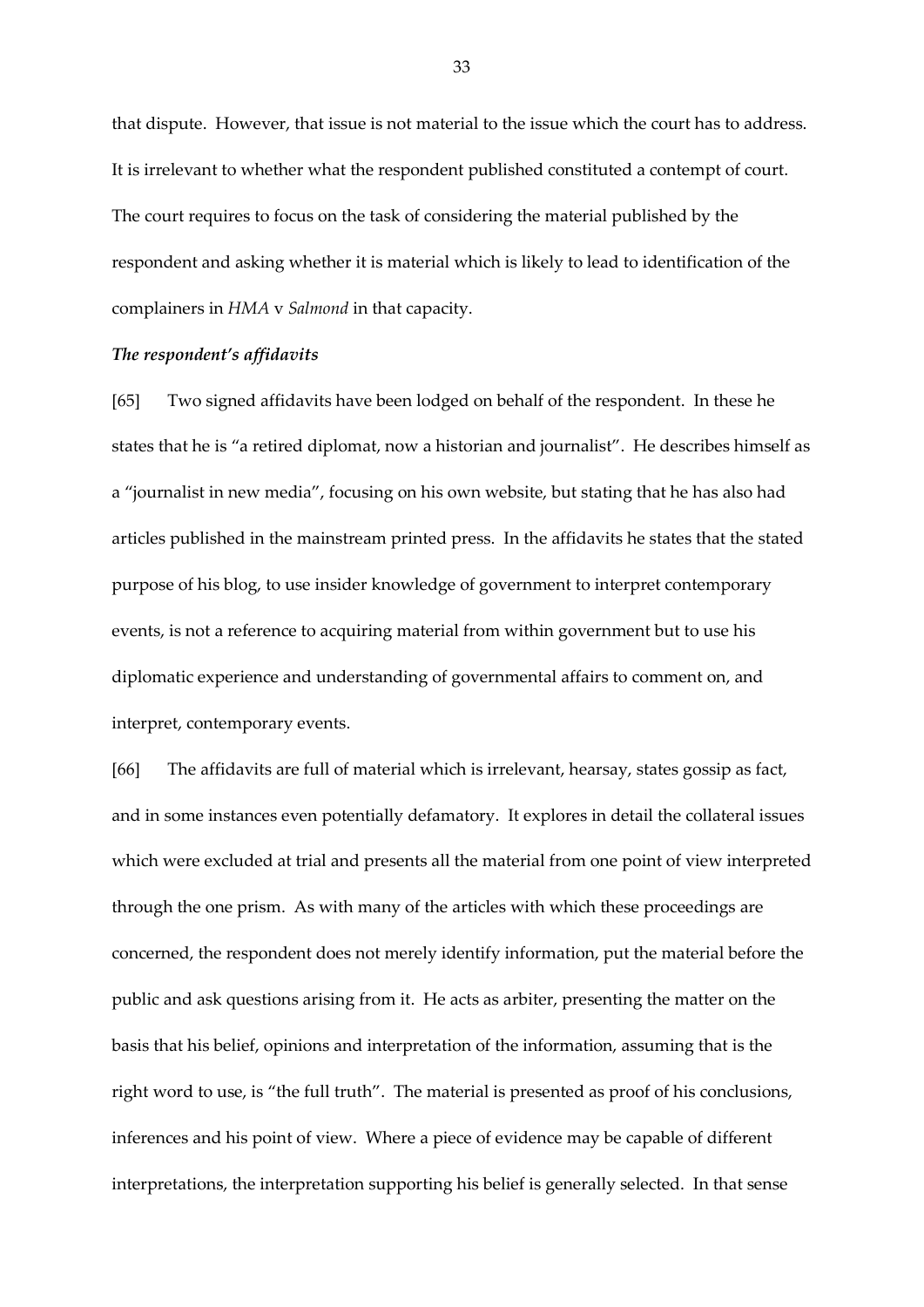the affidavit is polemical, as is most of the material published by him. As he stated clearly in the article of 23 August 2019 "I make no claim to be impartial".

[67] The respondent states that he knew the identity of the complainers by November 2019 but asserts that he has never at any time had the intention of publishing the names of complainers in the Salmond trial. When one considers the content of his affidavits, that assertion may be open to question.

[68] A notable feature of the affidavits is the repeated focus by the respondent on the absence of a court order prior to 10 March 2019 as meaning that had he wished to identify the complainers he could have done so prior to that date, "knowing there was no general law or court order in place preventing me simply from publishing". This however "would not have been responsible journalism". That it would have been a clear contravention of the IPSO Editor's Code of Practice and of the local convention are not matters which appear to have engaged him, although it is clear from para 40 of his main affidavit that he was aware of the convention.

[69] By the time he wrote the "Yes Minister" fan fiction article, he was aware of the identities of the complainers, and it clear from paras 40-43 that he had formed the personal view that these identities were something which "there is the strongest possible public interest in knowing". At paragraph 40 he asserts that if the names of the complainers were known to the public "they would immediately understand what was happening". While stating that he supports the principle of giving anonymity to those alleging sexual assault, based on his opinions about the material presented in his affidavit, he questions the public interest in granting anonymity in the present case, although this assertion formed no part of the submissions made on his behalf.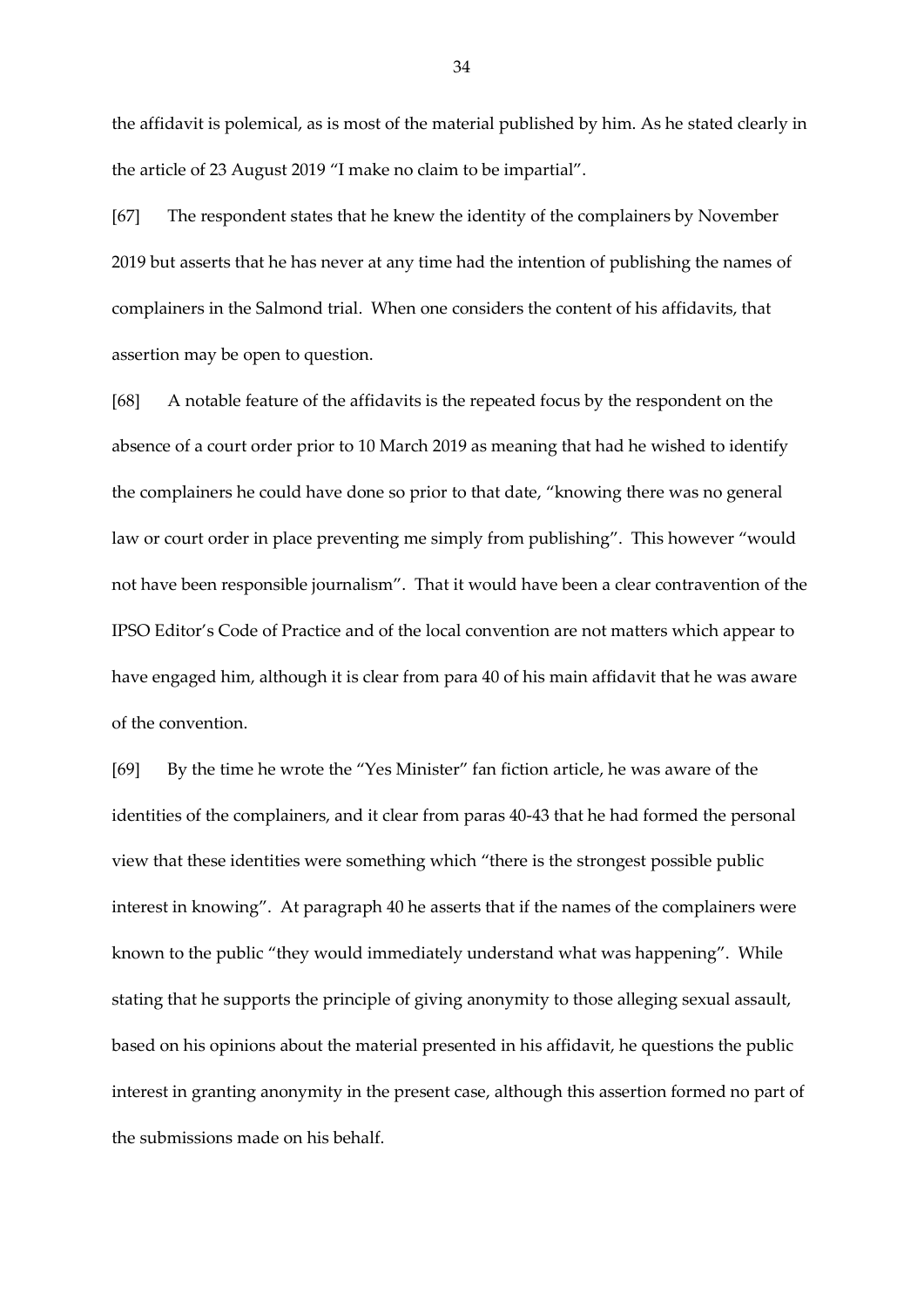[70] He wrote the "Yes, Minister" article after a health scare because "there were things I would not wish to die without having told". There was thus clearly an intention to convey to the public information and opinion about the criminal proceedings and the background thereto. It is clear that he understood the risk inherent in the action he was taking, since he states that it was "a challenge" to work out how to convey the information "without being in contempt of court" (paragraph 54 of the affidavit). He used certain strategies seeking to avoid being in contempt, the main one of which was "to leave information that people would not understand the ramifications of but would after the trial or once further evidence emerged". It is a reasonable inference that by using coded language he anticipated that if not at the time of the article, at least by the conclusion of the trial, the material would be understood beyond its *ex facie* terms. In a tweet of 19 January, in direct reference to this article, he wrote:

"I implore everybody who supports Independence – and indeed everybody with an interest in justice - to read this article very, very carefully indeed. Between the lines."

A comment was made by him in the 12 March article is to similar effect: "I am dependent on you reading this whole article with intelligence, and thinking "I wonder why he just told me that bit? Where was that relevant?""

[71] It is also a reasonable inference from the reference to the conclusion of the trial that the concept of contempt concerning him was that which applies to prejudicing proceedings. The question of the identity of the complainers, and the journalistic obligation under both the convention and the Editor's Code of Practice to protect these clearly did not feature in his thinking. In fact he records that at the time he wrote the fan fiction article there was "no order in force against publication of names" but "I nevertheless decided not to do that". The repeated reliance on the absence of a court order for anonymity shows that he fails to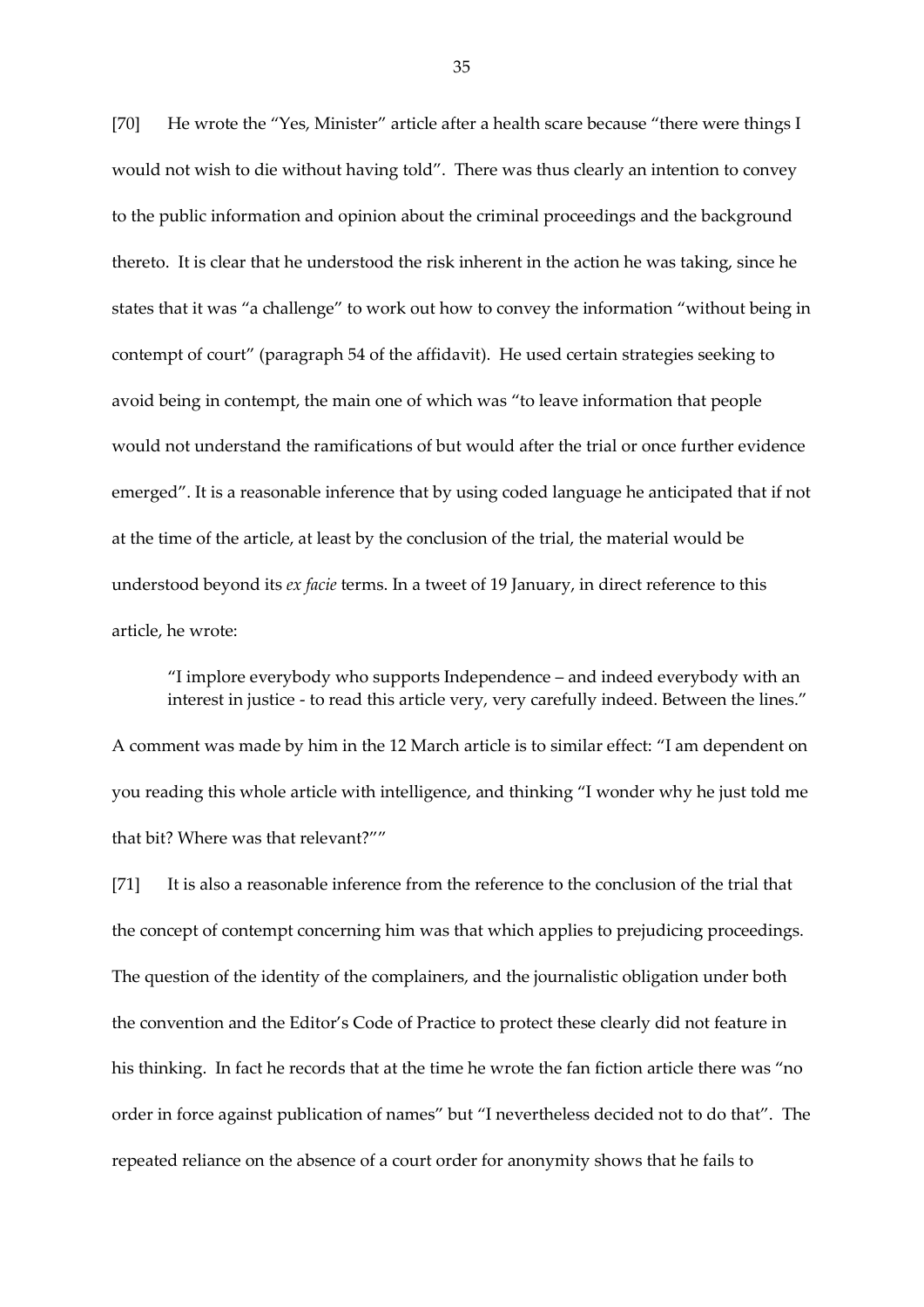recognise or appreciate the significance and importance of both these elements of protection. The fact that he refers to defence witnesses giving evidence "without the benefit of anonymity", and elsewhere refers to "the screen of court enforced anonymity" in respect of complainers, suggests a failure to understand the rationale and purpose behind anonymity for complainers in sexual offence cases.

# **Applying the objective test to the articles in question**

#### *Article 23/8/19*

[72] In the advocate depute's submissions, the content of this article is referred to as being in breach of the order but the way in which it may be said to do so is not addressed. Whilst we can fully understand the basis upon which it was asserted that this article fell within the scope of ground 1(b) of the allegations, we fail to see how, on its own, its continued presence on the respondent's website can be said to constitute a breach of the court order. The content is all about the successful judicial review and the unlawful process which led up to it, and the involvement of named individuals in that process in official roles, and which are not stated or implied to be in the capacity of complainer. We do not consider that on its own it is likely to lead to members of the public identifying a complainer in the criminal proceedings. The position may be different where this article is read along with other articles written by the respondent.

#### *The article of 18 January 2020 – Fan Fiction*

[73] As with the prior article, there is much here which might reasonably have been asserted, at the appropriate time, to constitute contempt of court under head 1(b). However, in our view the article is expressed in such terms as might be likely to lead to members of the public identifying two complainers in the criminal case. A number of points require to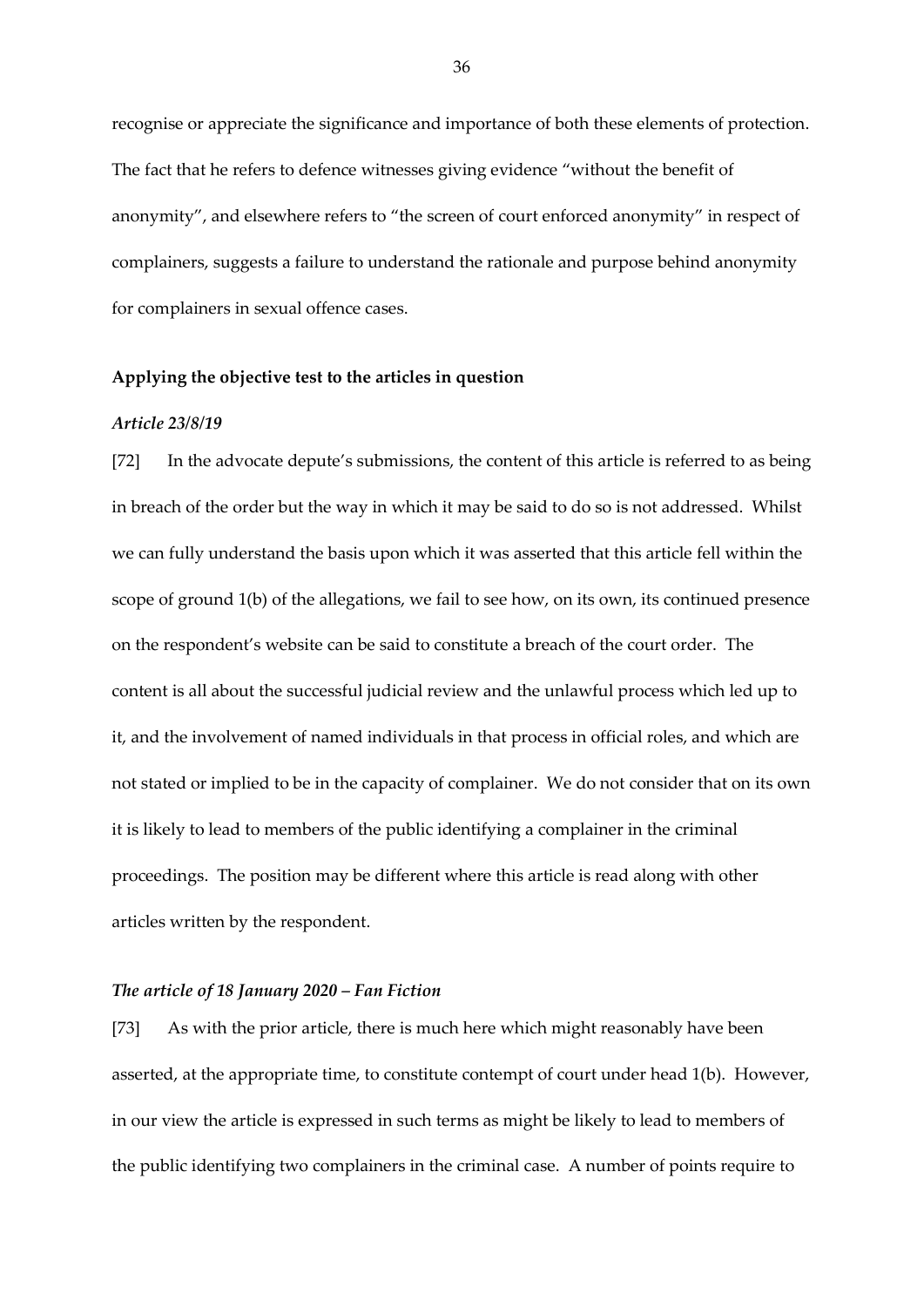be made. One must bear in mind the respondent's avowed intention in writing this article in order to place before the public material which he could not otherwise place before it, and his assertion that it was a challenge to find a way to do so which would not constitute contempt of court, but which would at least be understood when more evidence was in the public domain or after trial. It is clear that his intention was to present material in a way which was effectively "encoded", aligning with his view that there was "the strongest possible public interest" in knowing the identity of the complainers. The warning at the beginning of the article shows that the respondent was aware that if the article were read or interpreted in the context of the case against *Alex Salmond* there was a risk that it might constitute contempt of court; but it is equally a reasonable inference that this is exactly how he intended that the article should be read. In a tweet drawing attention to this article (19 January 2020) he implored his followers "to read this article very, very carefully indeed. Between the lines."

[74] Moreover, the contents of the article show that he was aware that the identities of the complainers was something which would be protected by the courts "under penalty of severe jail sentences for anybody who reveals them." The overall content of the article must be read in this context. The article contains the suggestion that an individual with a named job might be put up to making false allegations against the minister's successor. The nickname given to that person is one which would require very little imagination to link with one of the complainers. On top of that the article asserts that the individual was closely involved in the civil proceedings and the internal inquiry with which it was concerned. The named job is not the one held by a complainer but it is one which implies close contact with the minister in the same way as the job of one of the complainers would in fact do. When one reads it in conjunction with the article of 23 August the position is made even more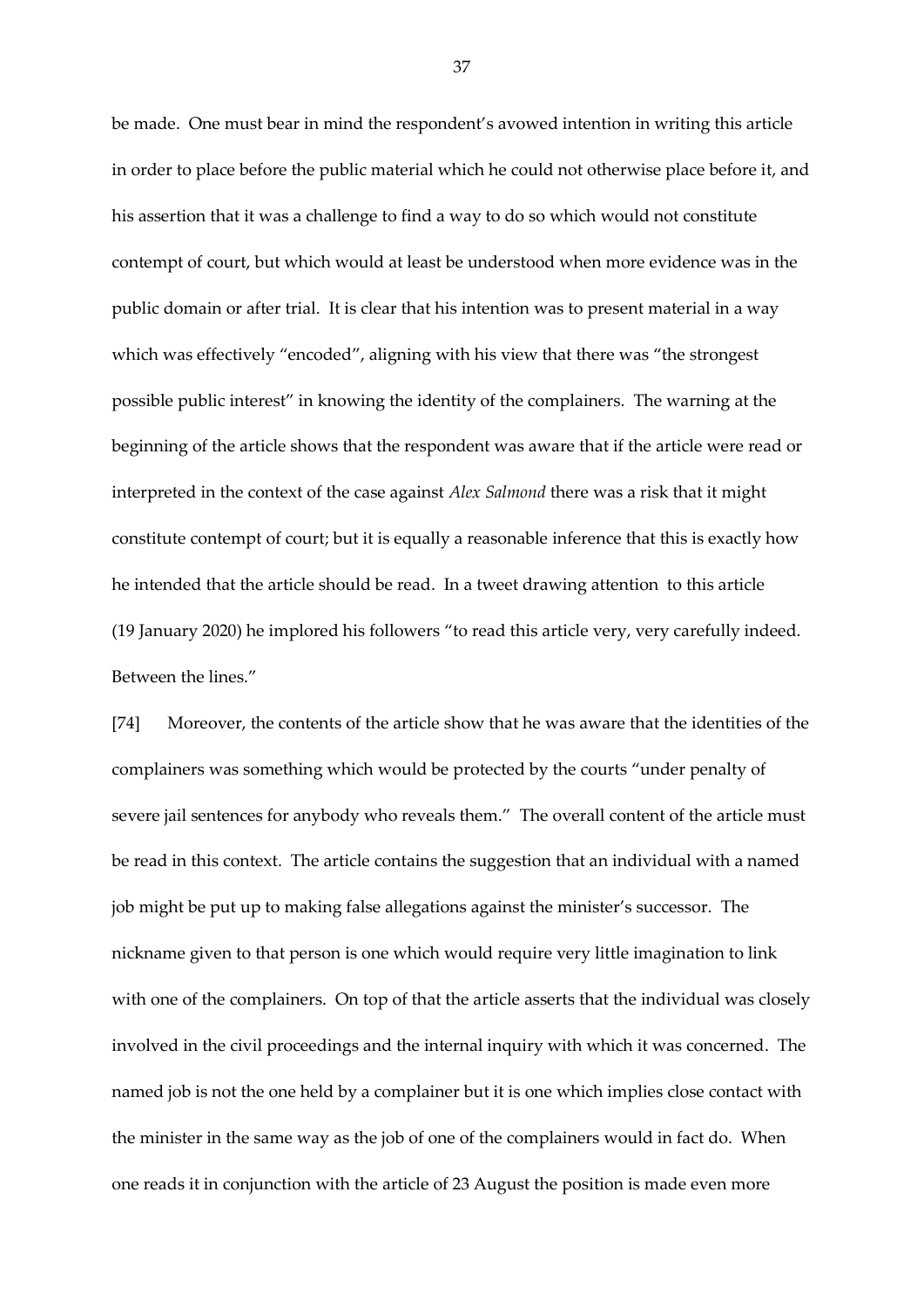clear, particularly in respect of an association with the civil proceedings. In our view these matters alone are sufficient to mean that the respondent breaches the order by continuing to publish the article on his website. It breaches the order when read alone; when read with the article of 23 August the breach is blatant.

[75] Given what we have already noted about the respondent's intent when writing this article the nickname used for a well-known politician as someone associated with another of the complainers may reasonably be interpreted as being designed to allow him, and by association her, to be identified. There are other references to the politician and a position he might be seeking, combined with the nickname, which would allow that identification to be made. Were there any doubt about the matter, there is reference to a job formerly held by the complainer in question which would provide another piece of the jigsaw. This too constitutes a breach of the order.

## *Article 10 March*

[76] In our view the assertion by the respondent that he knows who one of the complainers is does not breach the order. There is nothing in the article by association with said complainer which might reasonably lead to her being identified.

### *Article 11 March*

[77] In our view this material falls foul of the court order. Alone or taken together with other material it contains sufficient detail to be likely to lead to identification of a complainer. The reference to the complainer's political aspirations, which have a specific context, and the role in which she was previously employed, are sufficient to do so. In addition, when the material is read in conjunction with the article of 18 January the likelihood of identification is very strong. It is disingenuous to point out that there were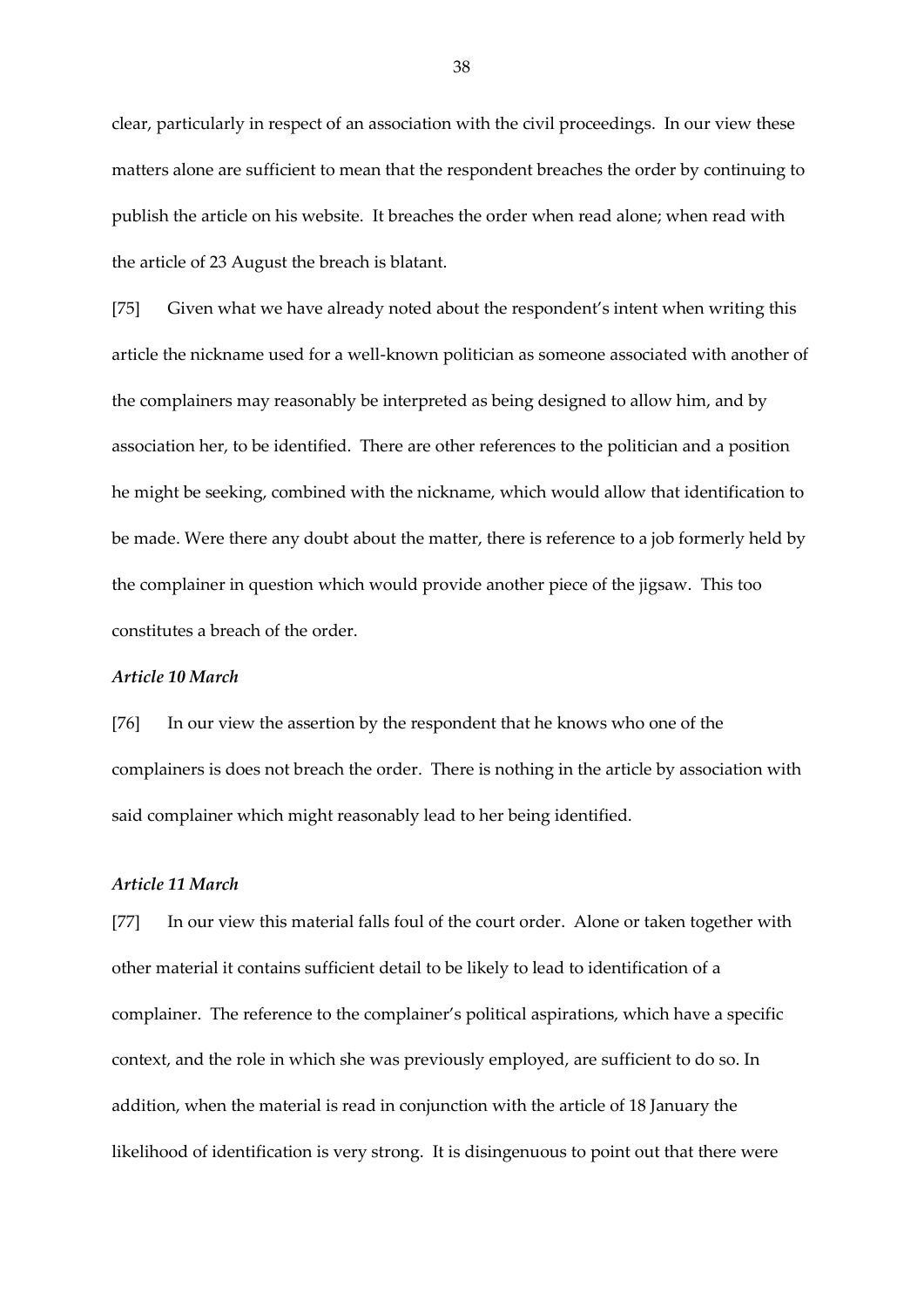other constituencies which might meet the description given in the article. This is true , but the number is small indeed, and the detail must be looked at in its whole context. In respect of the same complainer as the breach referred to in paragraph 75 above, it is a breach of the order on its own and when taken together with the article of 18 January.

#### *Article 12 March*

[78] We do not think that either alone or together with the other material this is material which would be likely to lead to identification of any of the complainers. The main complaint is a reference to SNP figures at the heart of the current SNP administration. This is not such as would be likely to lead to identification of complainers.

## *Article 16 March*

[79] We do not consider that this, in its generality, breaches the article, nor do we consider that it does so in the context of other articles.

## *Article 18 March*

[80] This article, when taken with the articles of 23 August 2019 and 18 January 2020 is likely to lead to identification of the same complainer as referred to in paragraph 74 above. It is thus a breach of the court order.

[81] In respect of a different complainer, this article also breaches the order in the same way as the article of 11 March does, and for the same reasons (see paragraph 77 above). It does so alone, and when taken together with the articles of 11 March and 18 January.

[82] Finally, regarding a third complainer, whilst no doubt several individuals may from time to time have been involved in assisting with preparation for FMQs, it is reasonable to suppose that this would not be a large number. When this article is read along with the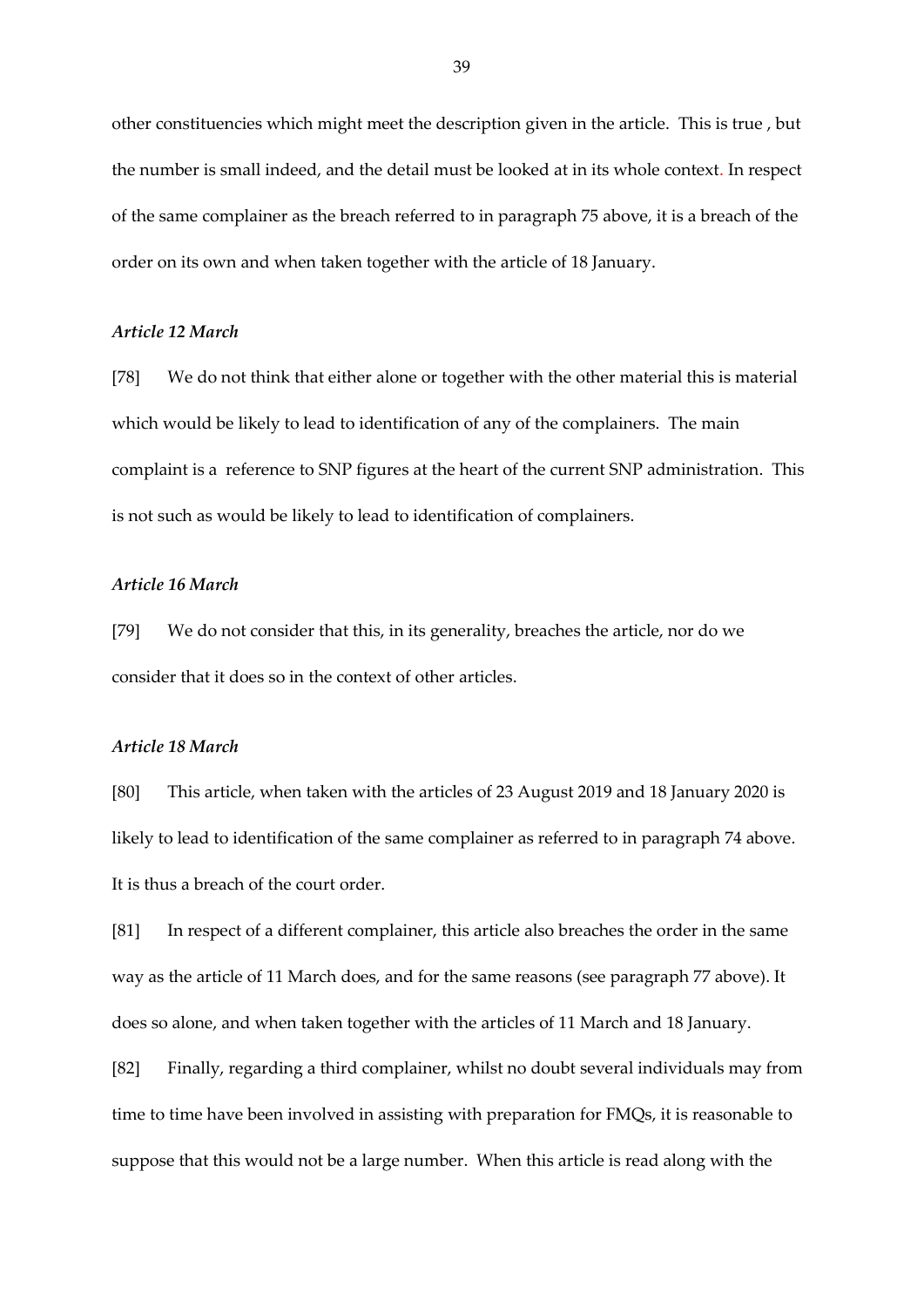article of 19 March, which provides further information about the complainer in question, including an aspect of her own job and the name of her line manager, and the tweet of 2 April which does likewise, the information is likely to lead to the identification of a complainer.

[83] The information about a further complainer relating to her hair and the name of her line manager is, on the information available to us, not likely to lead to identification of the complainer in question. It was a matter of agreement that the line manager in question manages over 30 individuals. Unlike the situation in respect of the previous complainer we do not think the information is sufficiently specific to identify the individual complainer. [84] The article contains reference to another complainer, named by a letter of the alphabet by which another complainer was in fact referred, and specified the job held by her at the time in question. The specificity is such that to specify her as holding it when she did, and in the context which is given, is tantamount to naming her. This is a clear breach of the order.

### *Article 19 March*

[85] This is a further breach of the order in relation to the complainer referred to at paragraph 82 above, in itself but also taken with the articles of 11 and 18 March and 18 January, and for largely the same reasons.

[86] We are not in a position to accept the Crown's assertion that details contained herein would enable a complainer to be identified from a twitter search. However, we are satisfied that the detail relating to a complainer, wrongly referred to by the letter F, contained in this article is likely to lead her identification. The fact that here and in the prior article the individual was referred to by the "wrong" letter of the alphabet has no effect on whether the material is likely to lead to the identification of a complainer.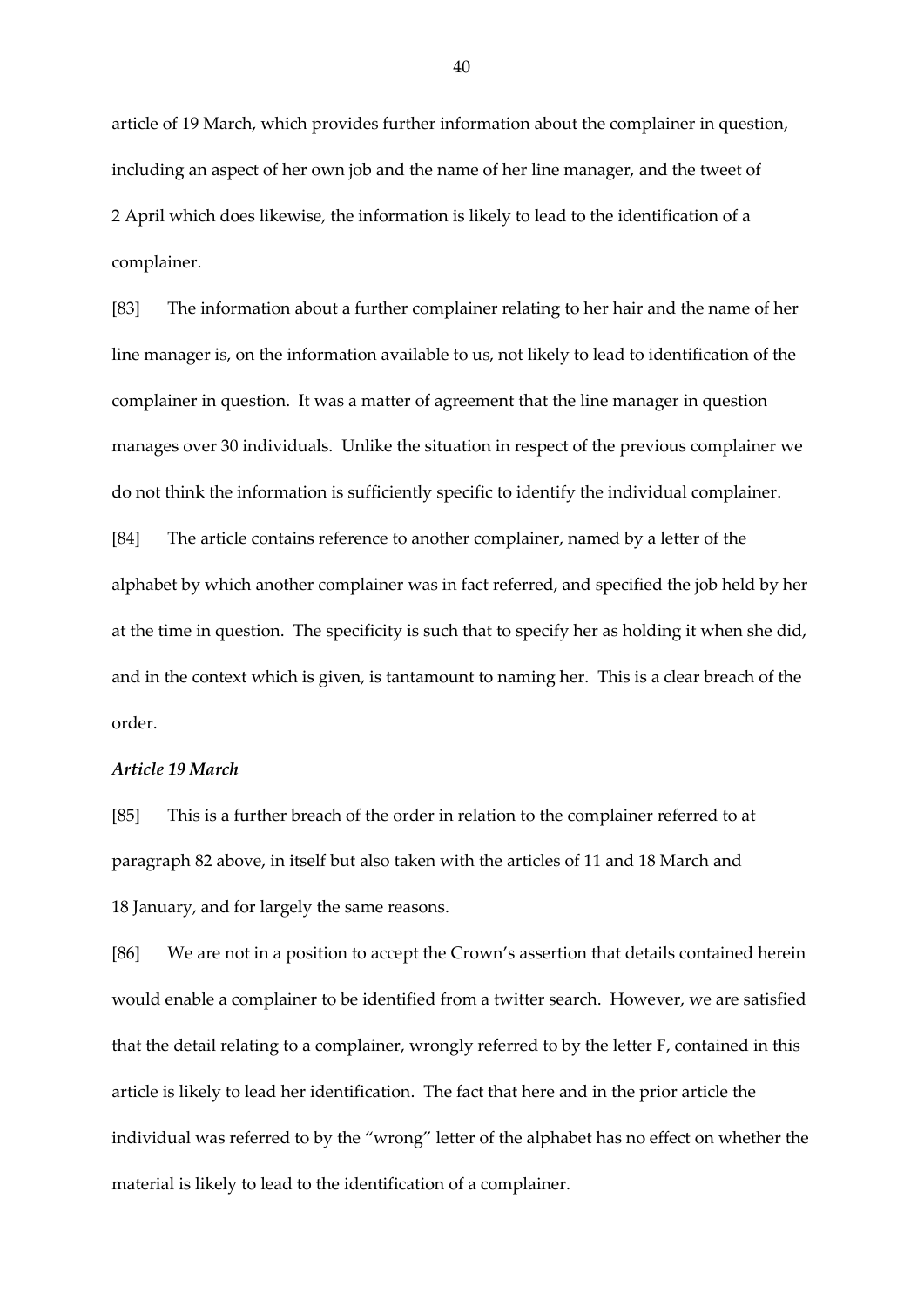[87] There is a further clear and obvious breach of the order in relation to the complainer referred to at paragraphs 74 and 80 above, when taken with the articles of 23 August and 18 January.

## *Article 3 April*

[88] In respect of one of the complainers the Crown case ties this article in with the tweet of 29 March. Even taking the two together we do not consider that the material is likely to lead to identification of a complainer. The main basis upon which this was originally said to constitute a breach was that a google search was said to throw up her name. We have no basis upon which to accept that submission. It is a matter of agreement that the organisation referred to receives funding from different public–sector grants and that a number of officials, elected and in the civil service, will be involved in administering them. On the information provided to us we cannot conclude that this, or the tweet of 19 March, together or separately constitute a breach of the order. Nor do we consider that the reference to a specific journalist in association with a complainer is a breach of the order. It is reasonable to assume that such a journalist would have very many contacts within the world of government, and there is nothing in this material to make a link with a complainer such that may be identified.

[89] There is a further reference to the complainer referred to at paragraphs 74, 80, and 87 and her role in public life which in our view is a further breach of the order in respect of her, when read with the other articles referred to at para 87.

[90] Having regard to the context in which these articles appeared, including the terms of the article of 18 January 2020 and the tweet referring thereto, as well as the content of the respondent's affidavit, we are satisfied that these breaches of the court order, in respect of the articles of 11, 18, 19 March, 3 April and the tweet of 2 April, must be considered to